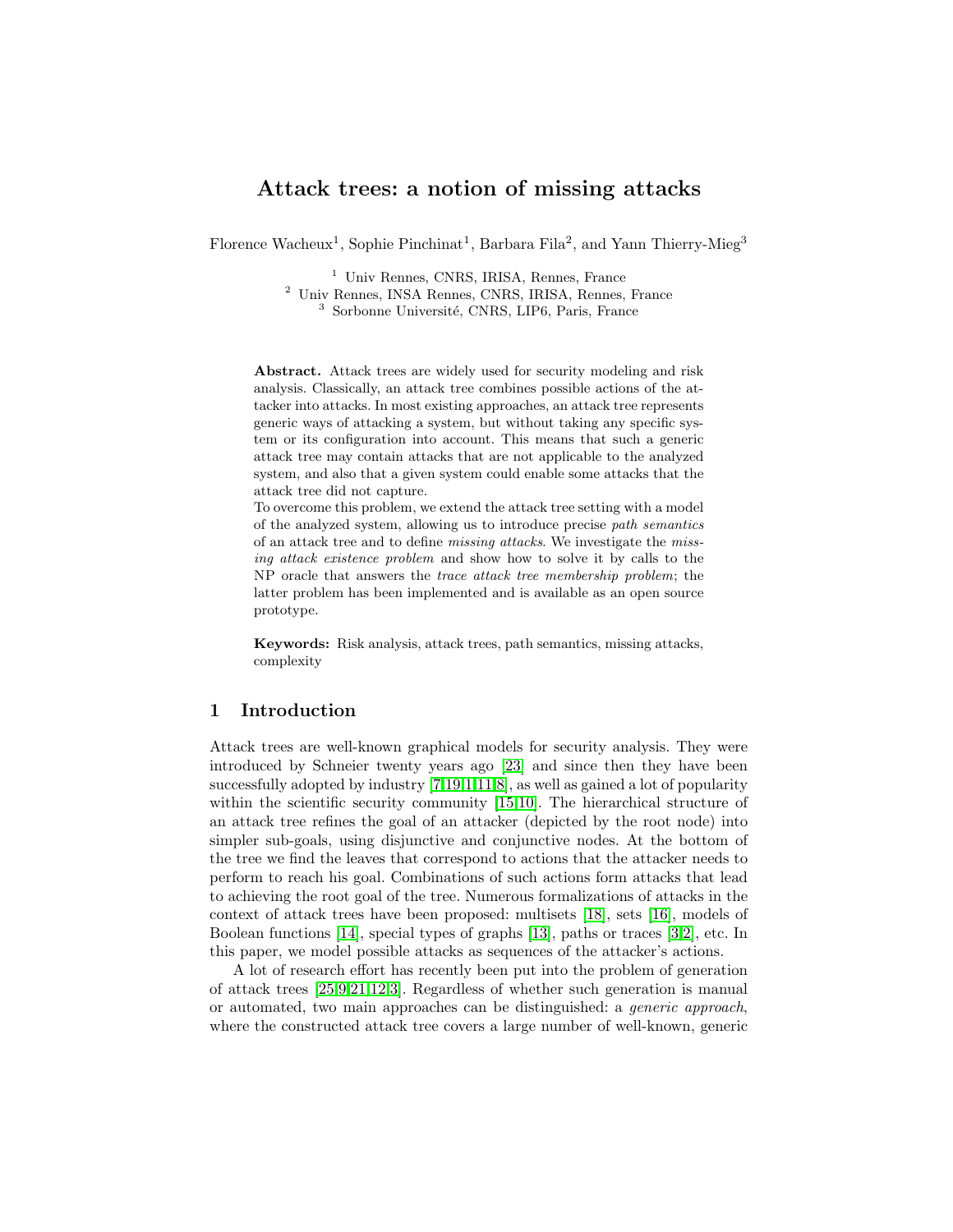attacks, applicable to most potential attackers; and a specific approach, where an attack tree is tailored to a specific system and/or to a specific attacker profile. In the first case, the creation process may benefit from the usage of attack tree libraries or commonly-known attack patterns, such as [\[19\]](#page-25-1), whereas in the second case, a suitable attack tree is usually derived from a formal model of the analyzed system, e.g., [\[12](#page-25-11)[,20](#page-25-12)[,21\]](#page-26-2). Unfortunately, both approaches have their limitations. On the one hand, attack trees created using the generic approach may contain attacks that are irrelevant for the analysis of a given system – that we call extra attacks. On the other hand, in the case of the specific approach, the modeler can easily miss some attacks, for instance because he is not aware of particularities of the system. In this case, we talk about missing attacks. In both – generic and specific – approaches, it is also possible that the tree contains some weird attacks or misses some other ones due to an inappropriate expertise of the modeler, or because the formal model of the analyzed system is too coarse or too abstract.

We argue that, in order to perform a decent security analysis, an attack tree model needs to be coupled with the formal model of the analyzed system. Indeed, the former represents how the system can be attacked, whereas the latter describes how this system actually looks like. Taking both models into account simultaneously provides an elegant way of formally verifying the relevance of an attack tree w.r.t. the system, in terms of extra and missing attacks. The presence of the system model also allows us to extend the attack tree formalism with weak refinement operators that are used to refine goals in a more flexible manner. The specific contributions of this work are the following:

- We accompany an attack tree with an explicit modeling of the analyzed system, using a labeled transition system, which allows us to propose a new semantics for attack trees – *path semantics* – formalizing attacks in terms of sequences of attacker's actions corresponding to paths in the analyzed system. The use of this model of the system automatically discards extra attacks in the semantics.
- We extend **OR-AND-SAND** attack trees with the weak conjunctive (wAND) and weak sequential (wSAND) operators, allowing an expert to model collections of actions that are necessary but might not be sufficient for the attacker to reach his goal.
- We formally define two decision problems: trace attack tree membership (TATM) and missing attack existence (MAE). The first one focuses on whether a given attack is covered by an attack tree; the second, whether the tree contains any missing attacks w.r.t. the considered system.
- We provide algorithms solving the two problems. We prove that TATM is NP-complete, and that MAE for trees with no weak operators is in the second level of the polynomial hierarchy [\[24\]](#page-26-3) resorting to the NP oracle for TATM.

This paper is structured as follows. Section [2](#page-2-0) describes the relevant existing work. In Section [3,](#page-4-0) we present the background knowledge on attack trees that is necessary to understand the framework proposed in this article. We extend the attack tree model with a formalization of the system under study in Section [4.](#page-6-0) We introduce the concept of missing attacks, study the missing attack existence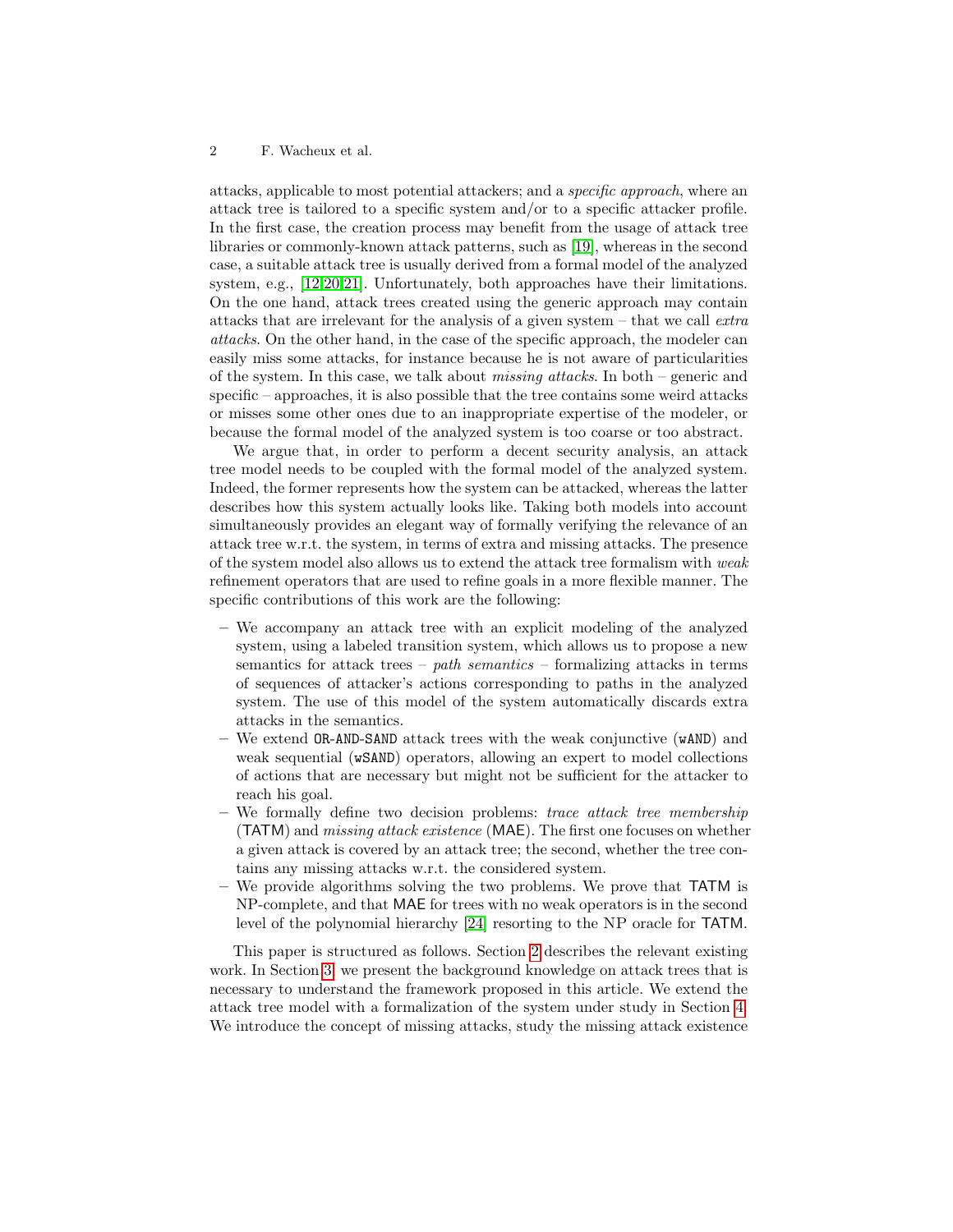decision problem, and keep on with the trace membership problem in Section [5.](#page-13-0) In this section we also briefly describe the tool that we implemented to automate the solving of the TATM problem. We conclude and discuss future research directions in Section [6.](#page-23-0)

# <span id="page-2-0"></span>2 Related work

Although the attack tree literature is very abundant [\[15,](#page-25-4)[10\]](#page-25-5), only two lines of research involve an explicit modeling of the analyzed system.

The first direction of work combining attack trees and a system model concentrates on attack tree correctness. In [\[2\]](#page-24-2) and [\[4\]](#page-25-13), a transition system whose states are labeled with propositions that express possible configurations of the underlying real-life system is employed. The authors define a novel kind of attack trees, called state-based attack trees, where the attacker's goals, i.e., nodes' labels, are expressed with two propositions representing the initial configuration, from which the attacker starts his attack, and a final configuration that the attacker aims at. Since the system model and the attack tree use a common language of propositions, it is possible to identify the set of paths in the system that allow the attacker to reach the goal of a specific node, i.e., to go from its initial to its final configuration. By using appropriate combination operators, similar to the sequential and parallel composition of paths used it this work, one can thus check whether an attack tree represents at least one valid attack in the analyzed system (non-emptiness problem [\[4\]](#page-25-13)), as well as verify the quality of a node's refinement w.r.t. the system [\[2\]](#page-24-2), i.e., check whether all paths satisfying the goal of the parent node also satisfy the combination of the goals of its children (over-match), and vice-versa (under-match).

The concept of path semantics used in the current work is very similar to the one from [\[2\]](#page-24-2) and [\[4\]](#page-25-13). The main difference consists in the way in which attack tree node labels are formalized: goals over propositions, in the state-based approach, versus attacker's actions and their combinations, in the present work.

Supporting attack tree generation is the second research direction that involves reasoning about a particular system in the context of attack trees. The objective of [\[12\]](#page-25-11) is to create an attack tree describing how a given socio-technical system, e.g., a company, can be attacked. The system is represented with a graphbased model capturing its locations, actors and processes involved, and relevant assets. Conditions, called policies, define which actions can be performed by which actor or process, and how. An attacker's goal is expressed in terms of policy invalidation: actors, assets, and locations necessary to enact a policy are determined, and the corresponding path in the system model is identified. An algorithm recursively constructs an attack tree for every policy, and then combines them using an AND node to get a tree representing a single path. Finally, the trees corresponding to particular paths are combined under a common OR node, resulting in a tree invalidating the initial policy.

In [\[20\]](#page-25-12) and [\[21\]](#page-26-2), the authors address the problem of generating an attack tree for a physical system formalized using a domain specific language. The system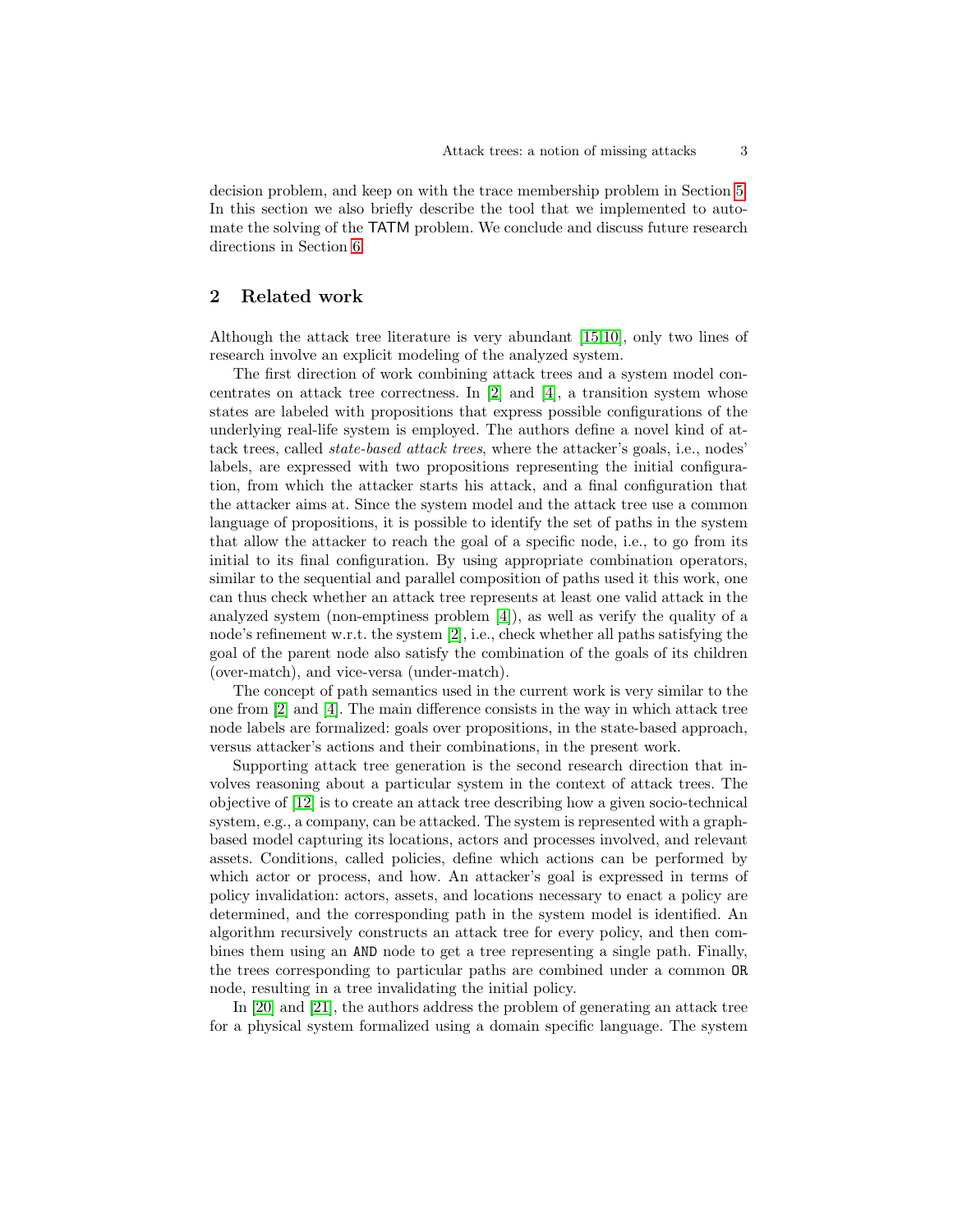description is compiled into a symbolic transition system, and the reachability analysis, based on model checking, is performed to generate attack scenarios expressed as sequences of elementary actions of the attacker. By combining these conjunctive scenarios using an OR node, a flat attack tree is obtained. Parsing and merging are then used to factorize the tree and obtain a more usable and efficient representation.

In [\[25\]](#page-26-1), a system is modeled with the help of a particular type of process algebra, called value-passing quality calculus. Given a target location or an asset of interest in the system, an AND-OR attack tree representing how the attacker may reach the location or acquire the asset is constructed using SAT solving.

An explicit modeling of the system has also been exploited in [\[3\]](#page-24-1), where a state-based attack tree is incrementally derived from a quantitative analysis of the transition system representing the real-life system to be analyzed. First, optimal paths, e.g., those corresponding to the cheapest or the fastest attacks, are determined in the transition system, and they are then used to identify leaves that contribute to these optimal attacks and could therefore be interesting candidates for further refinement.

The work described in [\[9\]](#page-25-10) uses a similar system model as [\[3\]](#page-24-1). The states of the transition system are represented by the set of predicates valid in this state. The objective is to generate an attack tree based on a set of successful traces in the transition system, i.e., traces that start from the initial state and end in any state containing a desired set of predicates. The particularity of the obtained tree is that it is refinement-aware, i.e., that its nodes correspond to the meaningful levels of abstraction that can be expressed using the underlying transition system components. It is to be noted that the resulting tree contains only OR and SAND refinements, i.e., no classical AND operator is used. In the worst case, this may imply that the size of the produced tree is exponentially larger than if the AND refinement was used.

In all generation approaches described above, attack trees are synthesized for a given system from its formal model. They thus capture only the attacks that apply to this specific system. In contrast, in our framework, an attack tree might be generic, and it is put in context of an, a priori, independent system. Our goal is to determine which of the attacks covered by the tree are indeed applicable to the given system, and which of the paths in the system correspond to attacks in practice, but are not covered by the tree. To the best of our knowledge, the problem of missing attacks has not yet been formally investigated.

A second novelty of our work is a formalization of weak refinement operators for attack trees. The weak operators capture the fact that some actions, although not explicitly present in a tree, might be required so that the path in the system is indeed an attack. It turns out that a very similar issue has recently been studied by Mantel and Probst in [\[17\]](#page-25-14), where the authors introduced the purity property. This property stipulates whether an attack should perfectly fit a sequence of an attack tree leaves or whether they can be interleaved with other actions. The core problem addressed by our weak refinement operators and by the purity property is the same, but some difference can be observed. Our weak operators are used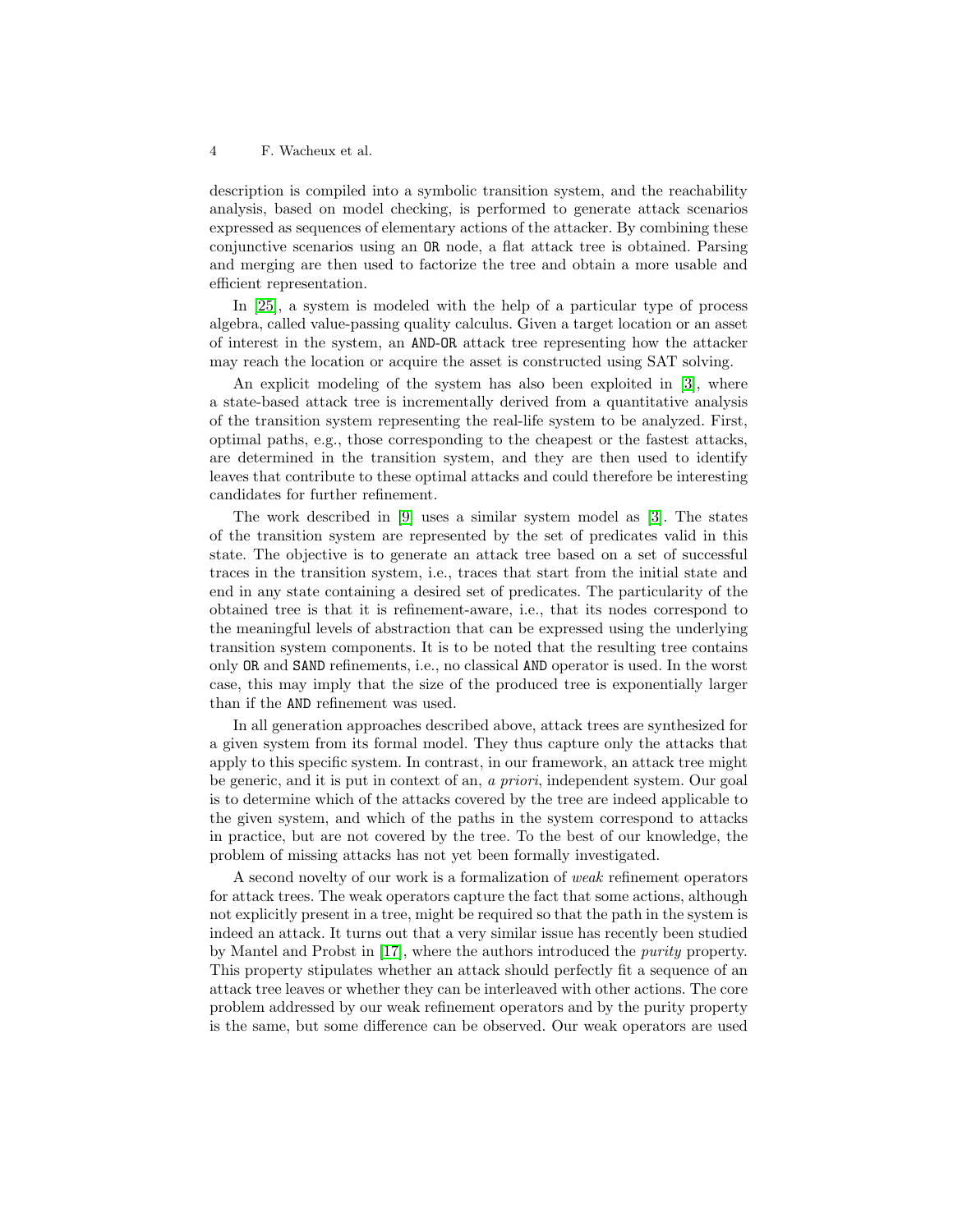locally at a given node, so it is possible to accept some additional actions at some but not at all nodes of the tree. In contrast, the purity criterion of [\[17\]](#page-25-14) seems to be defined as a property of the attack tree semantics, so the additional actions are allowed either at all nodes or at none.

# <span id="page-4-0"></span>3 Background on attack trees

We start with an explanation of what an attack tree is, in Section [3.1,](#page-4-1) before introducing the notion of an attack in Section [3.2.](#page-5-0)

### <span id="page-4-1"></span>3.1 Attack trees informally

Intuitively speaking, an attack tree is a labeled tree representing how an attacker can proceed to attack a system. The label of the root node describes the main goal of the attacker and the remaining nodes refine this goal into subgoals. In this work, we use classical refinement operators – disjunctive  $(OR)$ , conjunctive (AND), and sequential  $(SAND)$  – as well as new, weak operators – weak conjunctive  $(wAND)$  and *weak sequential*  $(wSAND)$ .

The attack tree leaves represent goals that are precise enough and thus do not need to be refined any further. The goal of an OR node is achieved if at least one of the goals of its children is achieved. Achievement of the goal of an AND node requires to achieve the goals of all of its children. The goal of a SAND node is achieved if the goals of all of its children are achieved in the specified order. To achieve the goal of a node refined using wAND (resp. wSAND), the attacker needs to achieve the goals of all of its children (resp. in the given order) but in addition, some other actions (not necessarily under the control of the attacker) may also be necessary before the goal of the node can be fully reached. For instance, consider that to be able to attack a system, the attacker needs to deactivate several alarms. In order to do so, he shuts down the power supply, and pursues his attack. However, after a short period of time, the back-up power supply takes over and the alarms are back on. The action of putting the electricity back on is not the attacker's action, so it will not appear in an attack tree explicitly. To make modeling of such attack scenarios possible, we use the weak refinement operators.

Example 1. An example of an attack tree is given in Fig. [1,](#page-5-1) where we use standard notation: arcs denote conjunctive nodes, and arrows sequential ones. We will later use dotted arcs and arrows for weak operators. The main goal of the attacker is to get a document. To achieve this, the attacker may either corrupt an employee, or steal the document by himself. To corrupt the employee, the attacker may bribe or blackmail him. Stealing the document requires penetrating the building and taking the document. To enter the building, the attacker must unlock the door and then enter undetected. The lock can be opened with a key that would need to be stolen or it can be forced. The attacker enters undetected if he manages to deactivate the alarm and pass the door.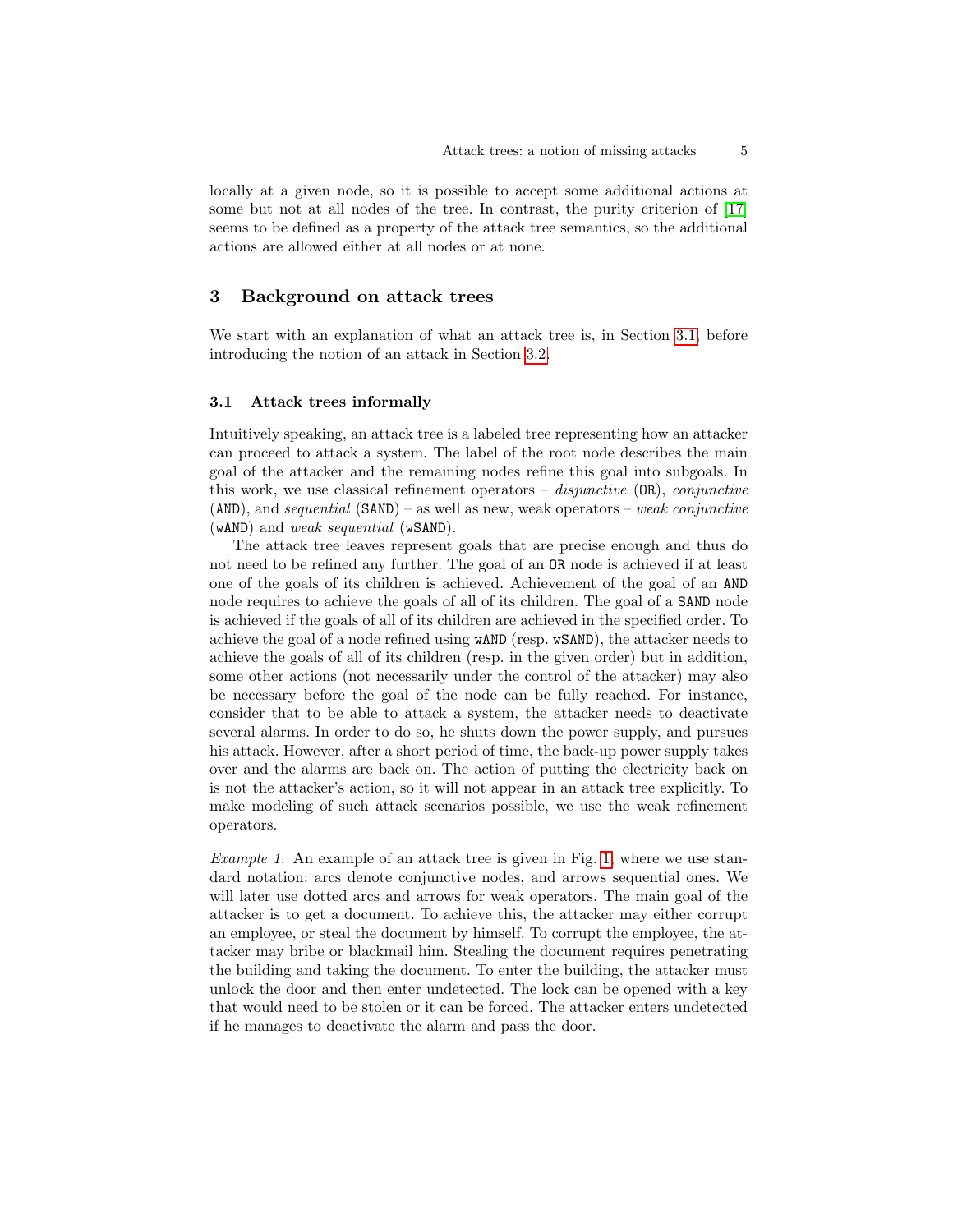<span id="page-5-1"></span>

Fig. 1: An attack tree for obtaining a document.

We now give the definition and formal notation for attack trees. For the rest of the paper, we fix a set ACT that models all the actions that the attacker can execute.

<span id="page-5-2"></span>**Definition 1.** An attack tree  $\theta$  over ACT is either a leaf  $a \in$  ACT, or a composed tree  $\mathsf{OP}(\theta_1, \theta_2, \dots, \theta_n)$ , where  $\mathsf{OP} \in \{\mathsf{OR}, \mathsf{SAND}, \mathsf{AND}, \mathsf{WSSAND}, \mathsf{wAND}\}$  and  $\theta_1, \theta_2, \dots, \theta_n$ are attack trees over ACT.

To differentiate classical OR, AND, and SAND refinement operators from wAND and **wSAND**, we refer to the former ones as *strong* and to the latter ones as *weak*.

### <span id="page-5-0"></span>3.2 Attacks

An attack tree represents a collection of attacks that an attacker can follow to achieve his goal. In this work we formalize an attack as a sequence of the elements of ACT sufficient to achieve the goal of the root node of the tree, accordingly to the refinement operators.

Example 2. For instance, the tree in Fig. [1](#page-5-1) models the following set of attacks:

- $A_1:$  Bribe employee
- $A_2$ : Blackmail employee
- $A_3$ : Unlock with stolen key, Deactivate alarm, Pass through the door, Take document
- $A_4$ : Unlock with stolen key, Pass through the door, Deactivate alarm, Take document
- $A_5$ : Force lock, Deactivate alarm, Pass through the door, Take document
- $A_6$ : Force lock, Pass through the door, Deactivate alarm, Take document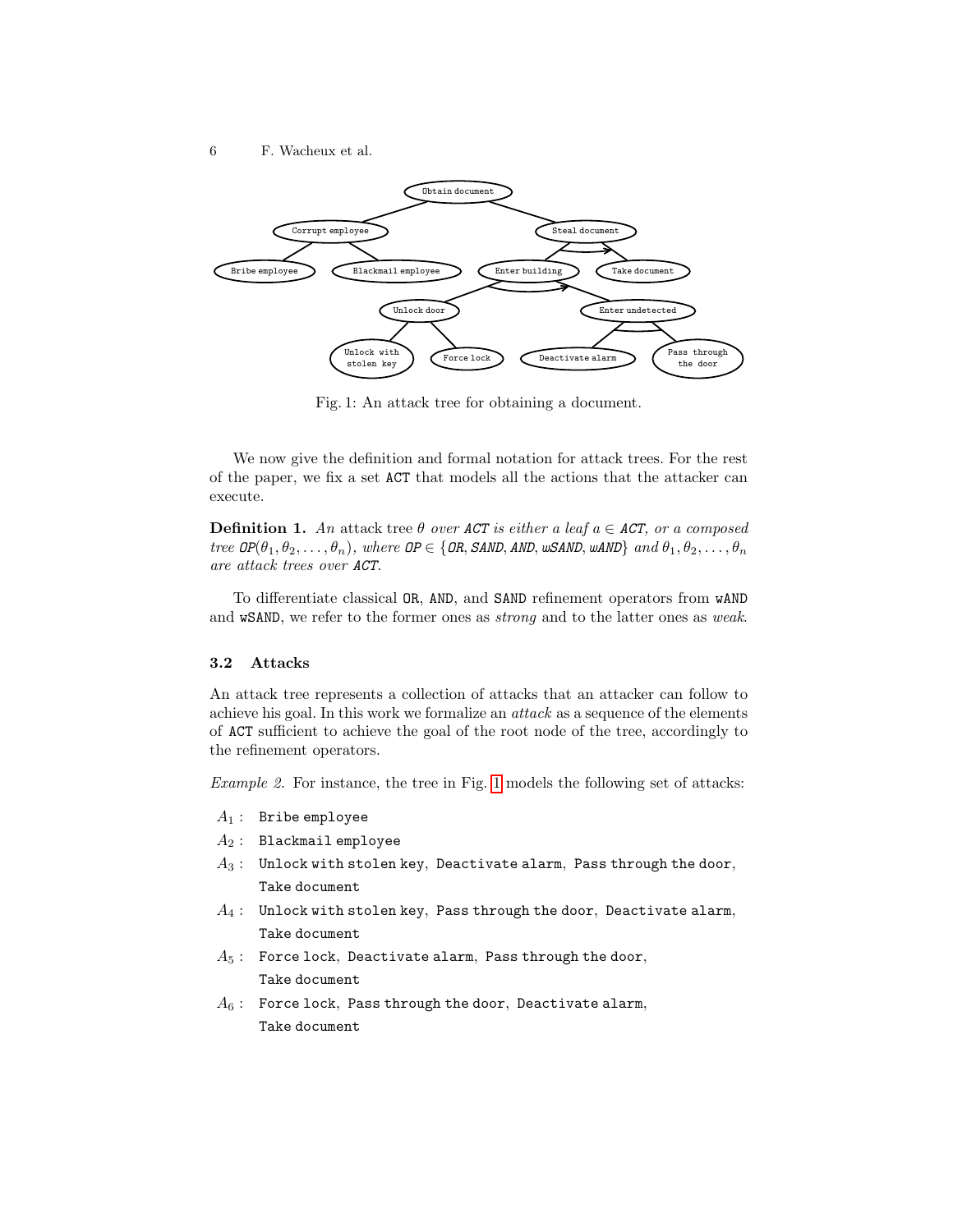One can notice that attacks  $A_3$  and  $A_4$  (similarly  $A_5$  and  $A_6$ ) differ only in the order in which the actions of passing through the door and deactivating the alarm are executed. This is due to the AND operator refining the Enter undetected node. However, given a specific building where the document is stored, one of these attacks might actually be unfeasible. Indeed, some alarms can be deactivated only from outside, whereas others require a person to first enter the building and then deactivate the alarm within a short, predefined time lapse. Since attack trees are often created without having full knowledge of the system they will be applied to, they might represent some sequences of actions that in reality are not valid attacks. On the contrary, the attack tree modeler who happens to have a specific type of alarm at his home, e.g., the one to be deactivated from outside, might be biased during the attack tree creation process and model Enter undetected with SAND (Deactivate alarm, Pass through the door), in which case the sequences  $A_4$  and  $A_6$  will not be considered as possible attacks in the tree, even if they are feasible in the system.

In order to deal with such discrepancies, it is necessary to put an attack tree in the context of the analyzed system to define a formal semantics for attack trees that captures all valid attacks, and only them. We achieve this by an explicit modeling of the analyzed system, using labeled transition systems.

## <span id="page-6-0"></span>4 Enhancement of the attack tree model

In Section [4.1,](#page-6-1) we recall basic knowledge on labeled transition systems and define operations on paths that we use in Section [4.2](#page-9-0) to equip attack trees with formal semantics relative to the analyzed system.

#### <span id="page-6-1"></span>4.1 System modeling with labeled transition systems

To model real-life systems whose security we want to analyze, we use transition systems with transitions labeled by the elements of ACT. We use nondeterministic systems to be able to capture the fact that some actions of the attacker are guided by the environment or are conditioned on the actions of other parties. Exploiting non-determinism to reason about an impact of the environment on an agent behavior is a standard approach in the model checking community (see for example [\[5,](#page-25-15) page 22]).

**Definition 2.** A finite transition system labeled by ACT is a tuple  $S \stackrel{def}{=} (S, \rightarrow)$ , where S is the set of states and  $\rightarrow \subseteq S \times \text{ACT} \times S$  is the set of transitions.

Note that we write  $s_1 \stackrel{a}{\rightarrow} s_2$  instead of  $(s_1, a, s_2) \in \rightarrow$  when referring to a transition between two states  $s_1, s_2 \in S$  labeled by  $a \in$  ACT, and call this transition an a-transition.

An example of a very simple transition system, modeling how a person can deactivate two alarms, is given in Fig. [5,](#page-10-0) in Section [4.2.](#page-9-0)

Let us now recall the notion of a path in a transition system, that we use in our framework to formalize attacks.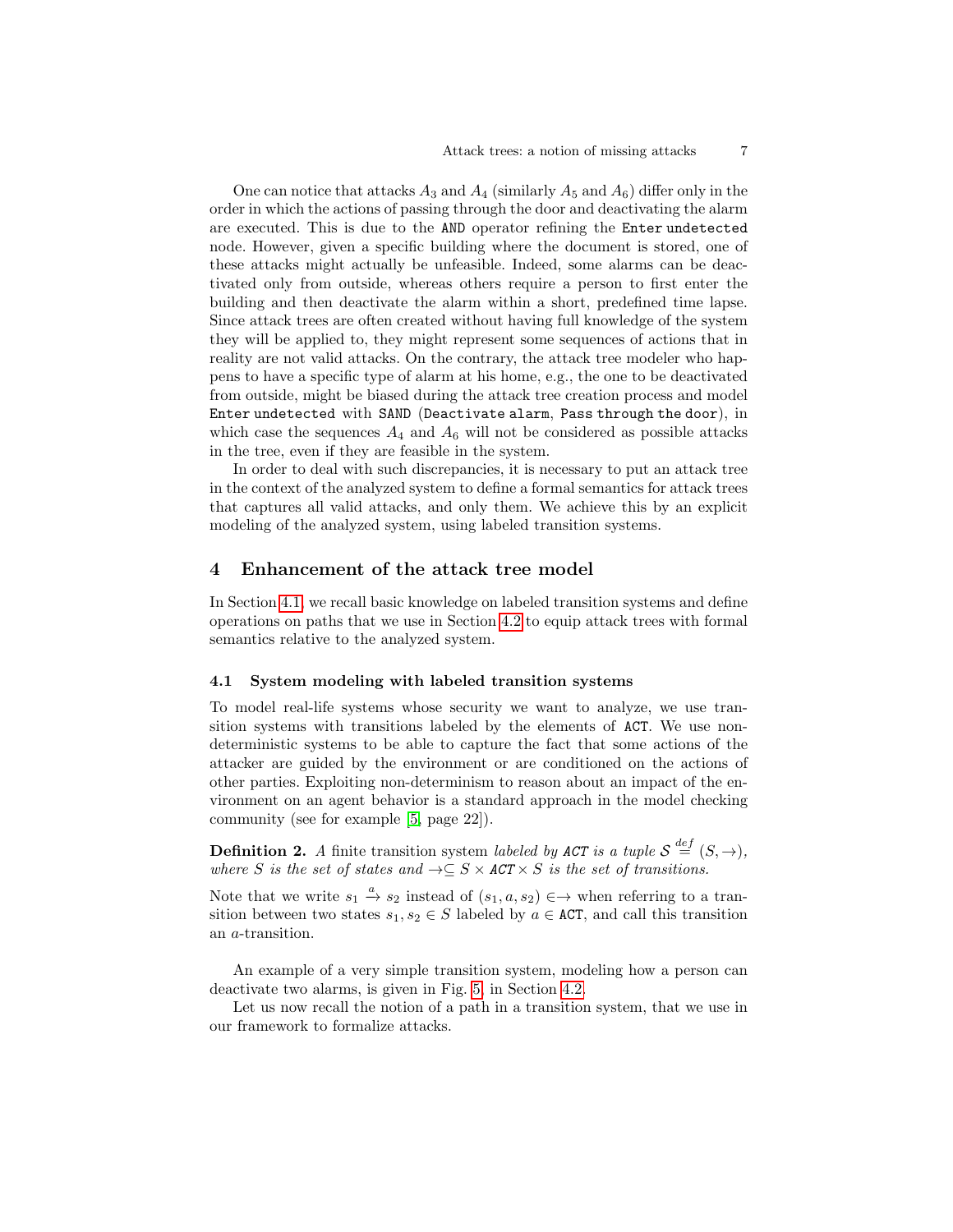**Definition 3.** A path  $\pi$  in a transition system S is a finite sequence of the form  $\pi = s_0 a_1 s_1 \dots a_n s_n$ , where, for all  $0 \leq i < n$ , we have  $s_i \xrightarrow{a_{i+1}} s_{i+1}$ . We let  $\pi$ . first  $\stackrel{def}{=} s_0$ ,  $\pi$ . last  $\stackrel{def}{=} s_n$ , and trace( $\pi$ )  $\stackrel{def}{=} a_1 \dots a_n \in \text{ACT}^*$ .

A path  $\pi = s_0 a_1 s_1 \dots a_n s_n$  is elementary whenever the states occurring in  $\pi$ are all distinct, namely, for all  $i \neq j$ , we have  $s_i \neq s_j$ .

The set of all paths (resp. elementary paths) in S is denoted by  $\Pi(\mathcal{S})$ (resp.  $\Pi_{elem}(\mathcal{S})$ ). Given a set of paths  $\Pi \subseteq \Pi(\mathcal{S})$ , we write  $\Pi$ . first for the set  $\{\pi \text{.first } | \pi \in \Pi\}$  and  $\Pi \text{.last}$  for the set  $\{\pi \text{.last } | \pi \in \Pi\}.$ 

The size of a path  $\pi$ , written  $|\pi|$ , is equal to its number of transitions, and  $\pi(i)$  is the  $i + 1^{st}$  state of  $\pi$ . We have  $\pi(0) = \pi \text{.}$  first and  $\pi(|\pi|) = \pi \text{.}$  last. The subsequence of states in a path  $\pi$  from  $\pi(i)$  to  $\pi(j)$  is denoted by  $\pi[i, j]$ . Such a subsequence is called a *factor* of  $\pi$  with *anchoring* [*i, j*].

In order to further analyze paths, we now define their concatenation and parallel composition. Intuitively speaking, the concatenation of two paths  $\pi_1$ and  $\pi_2$  can be done if the last state of  $\pi_1$  is equal to the first state of  $\pi_2$ . The result of the concatenation is then a path  $\pi$  containing the sequence of states of  $\pi_1$  followed by the sequence of states of  $\pi_2$ , without any additional state or transition, as illustrated in Fig. [2.](#page-7-0)

<span id="page-7-0"></span>

Fig. 2: Concatenation of paths  $\pi_1$  and  $\pi_2$ .

Formally, the path concatenation is defined as follows:

<span id="page-7-1"></span>**Definition 4.** Let  $\pi_1, \pi_2, \ldots, \pi_n \in \Pi(\mathcal{S})$  be paths in S, such that  $\pi_i$  last  $=$  $\pi_{i+1}.first, for 1 \leq i < n.$  The concatenation of  $\pi_1, \pi_2, \ldots, \pi_n$ , denoted with  $\left[\bigcirc(\pi_1, \pi_2, \ldots, \pi_n)\right]$ , is the path  $\pi$  satisfying  $\pi\left[\sum_{k=1}^{i-1} |\pi_k|, \left(\sum_{k=1}^{i-1} |\pi_k|\right) + |\pi_i|\right] = \pi_i$ , for every  $i \in \{1, \ldots, n\}$ .

By extension, given sets of paths  $\Pi_1, \Pi_2, \ldots, \Pi_n$ , we let

$$
\odot(\Pi_1,\Pi_2,\ldots,\Pi_n)\stackrel{def}{=}\{\odot(\pi_1,\pi_2,\ldots,\pi_n)\mid \pi_i\in\Pi_i,\ for\ 1\leq i\leq n\}.
$$

Concatenation on sets of paths will be used to define the semantics of the SAND operator in attack trees. To formalize the AND operator, we will use the notion of parallel composition of paths.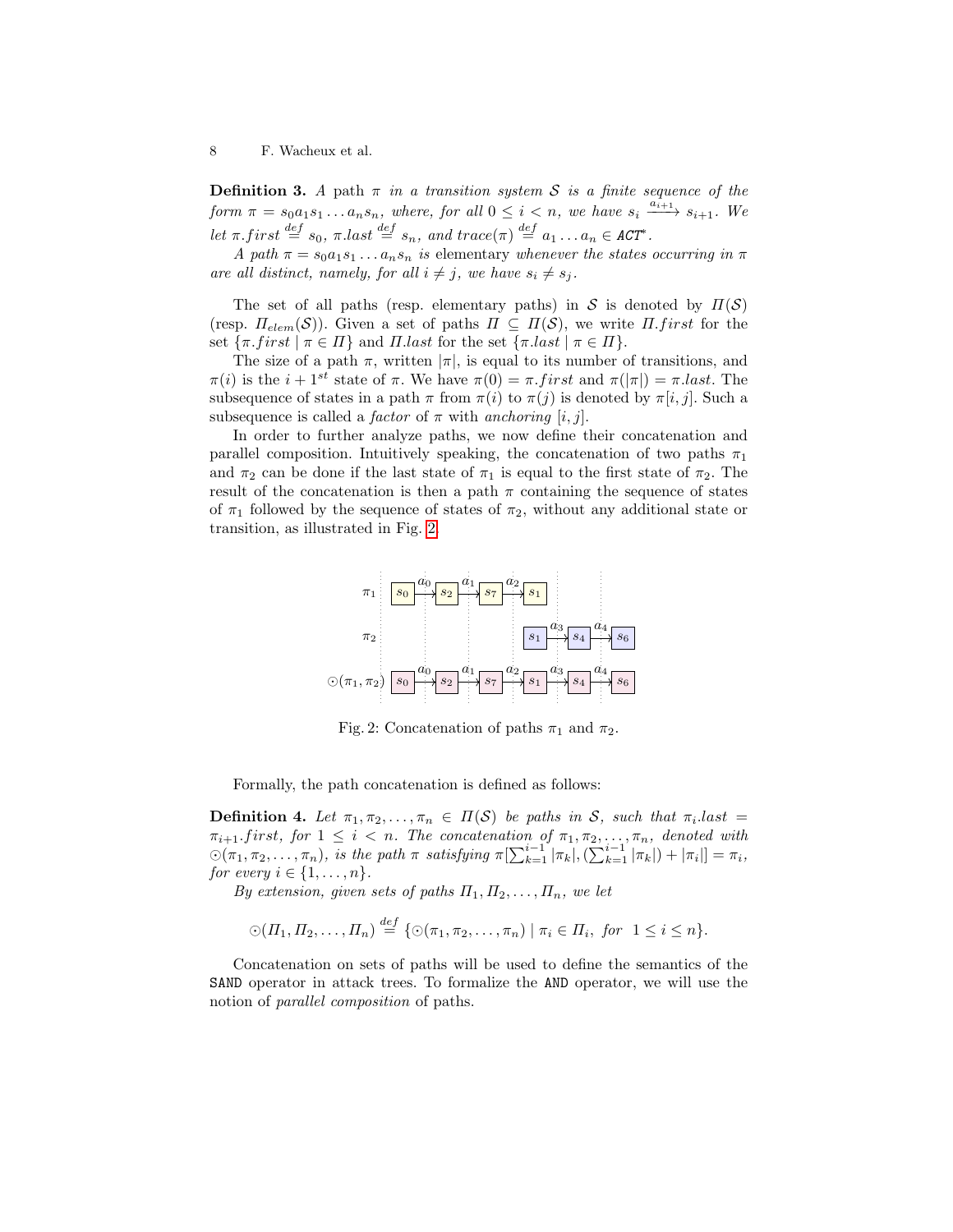Intuitively speaking, a path  $\pi$  is a parallel composition of paths  $\pi_1, \pi_2, \ldots, \pi_n$ if it is possible to obtain  $\pi$  by combining  $\pi_1, \pi_2, \ldots, \pi_n$  in a way where every pair of consecutive states (i.e., every transition) in  $\pi$  is covered by one of the  $\pi_i$ . Thus, the very action carried by this transition takes part in at least one of the paths among  $\pi_1, \pi_2, \ldots, \pi_n$ . Fig. [3](#page-8-0) illustrates the notion of parallel composition of paths.

<span id="page-8-0"></span>

Fig. 3: Path  $\pi$  is a parallel composition of paths  $\pi_1$ ,  $\pi_2$ , and  $\pi_3$ .

<span id="page-8-1"></span>Fig. [4](#page-8-1) shows an example of a path  $\pi$  that is *not* a parallel composition of  $\pi_1$ ,  $\pi_2$ ,  $\pi_3$ , because the transition  $s_2 \stackrel{a_1}{\longrightarrow} s_7$  in  $\pi$  is not covered by any of the  $\pi_i$ 's.

| $\pi$                                     | $\boxed{s_0 \stackrel{a_0}{\longrightarrow} s_2 \stackrel{a_1}{\longrightarrow} s_7 \stackrel{a_2}{\longrightarrow} s_1 \stackrel{a_3}{\longrightarrow} s_4 \stackrel{a_4}{\longrightarrow} s_6 \stackrel{a_5}{\longrightarrow}}$<br>$s_3$ |
|-------------------------------------------|--------------------------------------------------------------------------------------------------------------------------------------------------------------------------------------------------------------------------------------------|
| $\pi_1$ $\boxed{s_0 \longrightarrow s_2}$ |                                                                                                                                                                                                                                            |
| $\pi_3$                                   | $s_7 \xrightarrow{a_2} s_1 \xrightarrow{a_3} s_4$                                                                                                                                                                                          |
| $\pi_2$                                   | $\boxed{s_1 \stackrel{a_3}{\longrightarrow} s_4 \stackrel{a_4}{\longrightarrow} s_6 \stackrel{a_5}{\longrightarrow} s_3}$                                                                                                                  |

Fig. 4: Path  $\pi$  is not a parallel composition of  $\pi_1$ ,  $\pi_2$ ,  $\pi_3$ .

In Example [3](#page-10-1) of Section [4.2,](#page-9-0) we expose the reasons for introducing such a parallel composition of paths, whose formal definition is as follows.

<span id="page-8-2"></span>**Definition 5.** A path  $\pi$  is a parallel composition of paths  $\pi_1, \pi_2, \ldots, \pi_n$ , denoted by  $\pi \in \mathbb{M}(\pi_1, \pi_2, \ldots, \pi_n)$ , whenever the following conditions are satisfied:

- $-$  for every  $i \in \{1, \ldots, n\}$ , the path  $\pi_i$  is a factor of  $\pi$  at some anchoring  $[k_i, l_i]$ ,  $-$  for every  $j \in \{0, \ldots, |\pi| - 1\}$ , the inclusion  $[j, j+1] ⊆ [k_i, l_i]$  holds, for some
- $i \in \{1, \ldots, n\}.$

By extension, given sets of paths  $\Pi_1, \Pi_2, \ldots, \Pi_n$ , we let

$$
\mathcal{N}(H_1, H_2, \dots, H_n) \stackrel{def}{=} \{ \mathcal{N}(\pi_1, \pi_2, \dots, \pi_n) \mid \pi_i \in H_i, \text{ for } 1 \leq i \leq n \}.
$$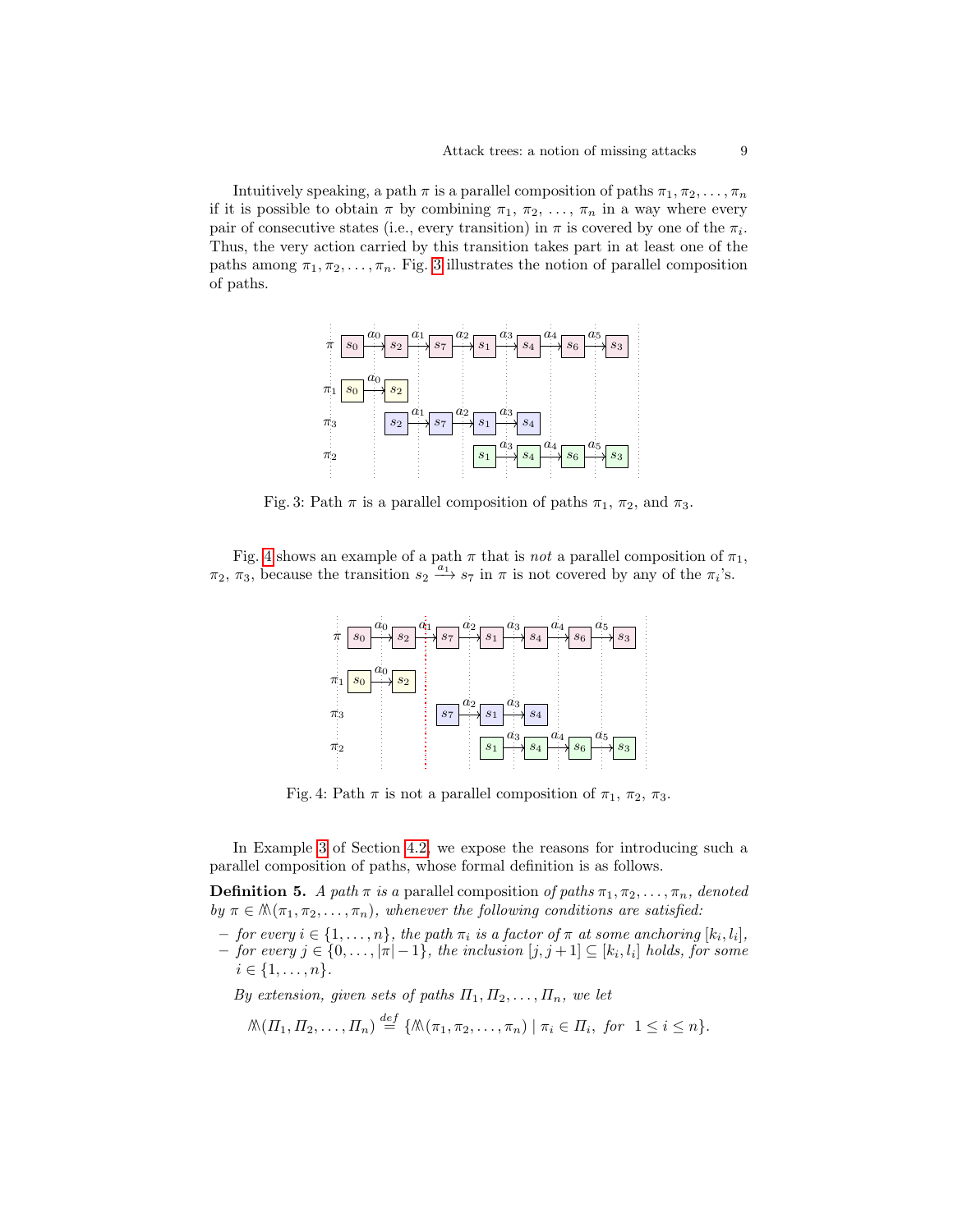It is important to notice that our parallel composition of paths is orthogonal to the notion of parallel composition of labeled transition systems: parallel composition of paths defined in Definition [5](#page-8-2) captures the concomitance of goal achievements along a fixed execution (path) of the transition system, while the parallel composition of transition systems reflects the concomitance of executions.

Finally, to formalize the weak refinement operators, we relax the parallel composition to its weak form, called weak parallel composition. In this case, the paths to be composed do not need to overlap at all.

<span id="page-9-1"></span>**Definition 6.** Path  $\pi$  is a weak parallel composition of paths  $\pi_1, \pi_2, \ldots, \pi_n$ , denoted by  $\pi \in ||(\pi_1, \pi_2, \ldots, \pi_n)|$ , whenever the following holds:

 $-$  for every  $i \in \{1, \ldots, n\}$ , the path  $\pi_i$  is a factor of  $\pi$  at some anchoring  $[k_i, l_i]$ ,  $- \pi[0, |\pi_i|] = \pi_i$ , for some  $i \in \{1, ..., n\}$ ,

 $- \pi[|\pi| - |\pi_j|, |\pi|] = \pi_j$ , for some  $j \in \{1, ..., n\}.$ 

By extension, given sets of paths  $\Pi_1, \Pi_2, \ldots, \Pi_n$ , we let

$$
\| (II_1, II_2, \ldots, II_n) \stackrel{def}{=} \{ \| (\pi_1, \pi_2, \ldots, \pi_n) \mid \pi_i \in \Pi_i, \text{ for } 1 \leq i \leq n \}.
$$

Note that in Fig. [4,](#page-8-1) while  $\pi$  is not a parallel composition of paths  $\pi_1$ ,  $\pi_2$ ,  $\pi_3$ , it is a weak parallel composition, i.e.,  $\pi \in ||(\pi_1, \pi_2, \pi_3).$ 

In the next section, we use the operations on sets of paths defined here to construct the semantics of an attack tree in the presence of a system.

#### <span id="page-9-0"></span>4.2 Attack tree semantics in the presence of a system model

Let S be a transition system labeled by ACT, and let  $\theta$  be an attack tree over ACT. Our objective is to define the semantics of  $\theta$  in terms of sequences of actions from S, that satisfy the root goal of  $\theta$ . Each node will thus be interpreted as a set of paths in  $S$ , that is constructed as follows.

A leaf node labeled with  $a \in \text{ACT}$  is simply interpreted with paths of length one, corresponding to a-transitions in  $S$ . The interpretation of an OR node is the union of the sets of paths corresponding to its children. Indeed, any path satisfying the goal of a child of an OR node also satisfies the goal of the OR node itself.

To achieve the goal of a SAND node, the attacker needs to achieve the goals of all of its children in the given order. Thus, to provide the interpretation of a SAND node, we concatenate the sets of paths corresponding to its children, as defined in Definition [4.](#page-7-1) Similarly, to achieve the goal of a wSAND node, the goals of all of its children need to be achieved in the given order, but arbitrary other actions can occur between each subgoal realization. This permits to capture the interleaving of this sequential goal with other parts of the attack, as well as adequately model cases where some system reaction or behavior is needed to continue the attack (recall the example of the back-up power supply, discussed in Section [3.1\)](#page-4-1). Formally, we thus interpret a wSAND node using concatenation of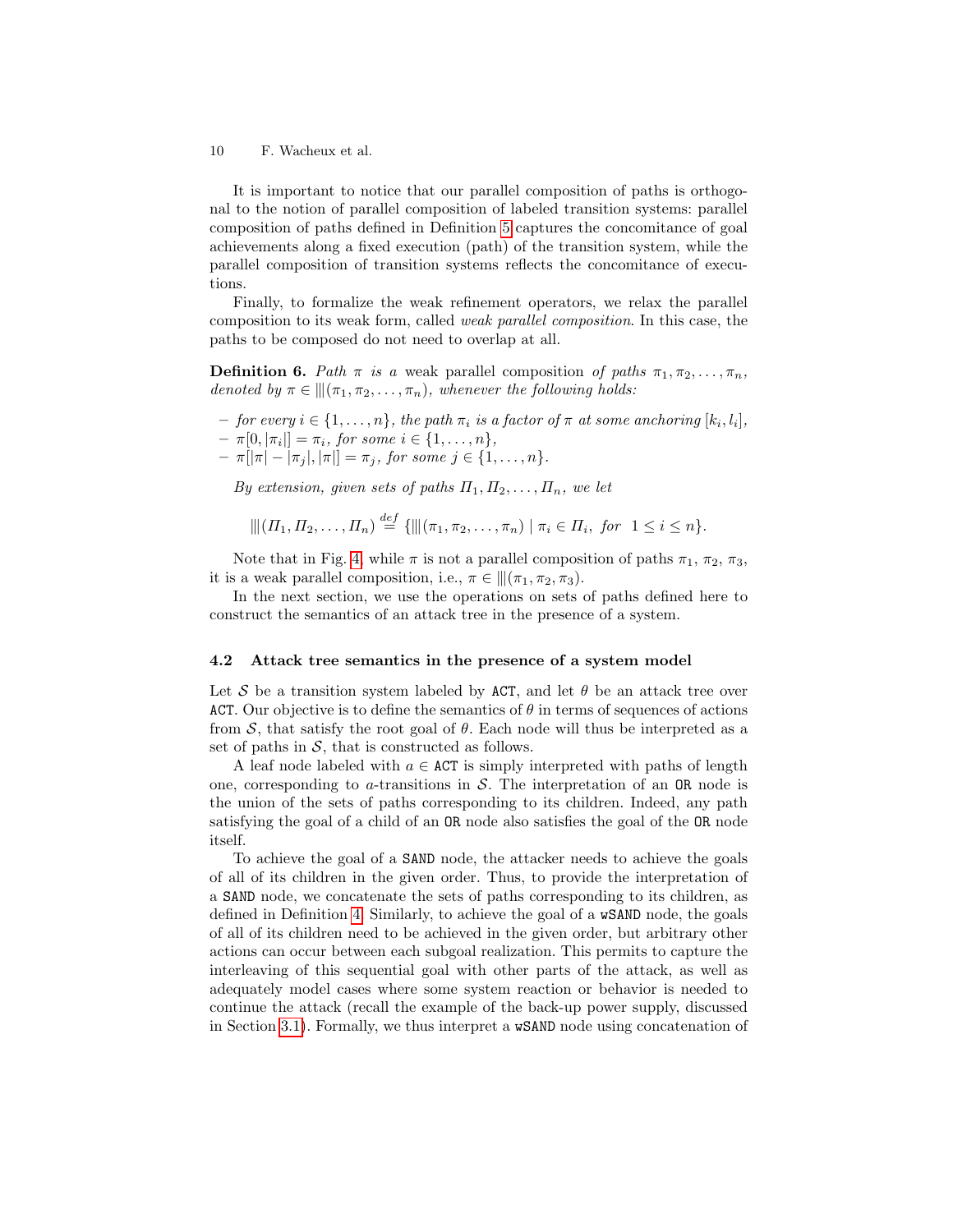sets of paths satisfying the node's children interleaved with any path possible in the system.

Finally, AND and wAND require that the goals of all of their child nodes are achieved, but do not impose any order on this achievement. In the case of the strong operator AND, the actions of each subgoal must be seen contiguously, whereas for the weak operator wAND these subgoals can be arbitrarily interleaved with other actions. To capture this behavior, parallel (Definition [5\)](#page-8-2) and weak parallel composition (Definition [6\)](#page-9-1) of the sets of paths are used to provide the interpretation for the two types of conjunctively refined nodes.

Overall weak versions of the operators are more lenient than their strong counterparts. They introduce a weaker notion of precedence that fits the use of underspecified attack trees (some actions of the system are not precisely modeled), and more generally the fact that the immediate "Next" constraint of the strong operators is difficult to enforce in the context of a concurrent system. These weak operators let us express "stutter invariant" behavior with attack trees. In practice, for concurrent systems, stutter invariant property specification is often more relevant than using the full temporal logic with neXt. Definition [7](#page-10-2) summarizes the above discussion.

<span id="page-10-2"></span>**Definition 7.** Given a transition system  $S$ , the path semantics of an attack tree  $\theta$  is the set of paths  $[\![\theta]\!]^{\mathcal{S}} \subseteq \Pi(\mathcal{S})$ , defined by induction as follows:

- $[a]$ <sup>S</sup> = {s<sub>1</sub>as<sub>2</sub>  $\in$   $\Pi(S)$  | s<sub>1</sub>, s<sub>2</sub>  $\in$  S},<br>-  $\Box$ p<sub>B</sub>(e, e, e, e)  $\Box$ <sup>S</sup>  $\Box$ ( $[a]$ ,  $\Box$ S  $[a]$ )
- $-\begin{bmatrix} \overline{D}R(\theta_1, \theta_2, \dots, \theta_n) \end{bmatrix}^S = \cup (\begin{bmatrix} \theta_1 \end{bmatrix}^S, \begin{bmatrix} \theta_2 \end{bmatrix}^S, \dots, \begin{bmatrix} \theta_n \end{bmatrix}^S),$ <br>  $-\begin{bmatrix} \overline{S}AMD(\theta_1, \theta_2, \dots, \theta_n) \end{bmatrix}^S = \odot (\begin{bmatrix} \theta_1 & \overline{S} & \overline{S} & \overline{S} & \overline{S} \\ \end{bmatrix}^S, \begin{bmatrix} \overline{S} & \overline{S} & \overline{S$
- $-\begin{bmatrix} \mathbb{E} \text{SAVD}(\theta_1, \theta_2, \dots, \hat{\theta}_n) \end{bmatrix}^S = \odot (\mathbb{E}[\mathbf{0}_1]^S, \mathbb{E}[\theta_2]^S, \dots, \mathbb{E}[\mathbf{0}_n]^S),$ <br>  $-\mathbb{E} \text{AND}(\theta_1, \theta_2, \dots, \theta_n)$   $\mathbb{E} \geq \mathcal{N}(\mathbb{E}[\theta_1]^S, \mathbb{E}[\theta_2]^S, \dots, \mathbb{E}[\mathbf{0}_n]^S),$
- $\begin{bmatrix} -\end{bmatrix} \begin{bmatrix} \mathbf{AND}(\theta_1, \theta_2, \dots, \theta_n) \end{bmatrix} \begin{bmatrix} \mathbf{S} \\ \mathbf{S} \end{bmatrix} = \mathcal{N} \left( \begin{bmatrix} \mathbf{0} \\ \mathbf{0} \end{bmatrix} \begin{bmatrix} \mathbf{S} \\ \mathbf{S} \end{bmatrix}, \begin{bmatrix} \mathbf{0} \\ \mathbf{S} \end{bmatrix} \begin{bmatrix} \mathbf{S} \\ \mathbf{S} \end{bmatrix}, \dots, \begin{bmatrix} \mathbf{0} \\ \mathbf{0} \end{bmatrix} \begin{bmatrix} \mathbf$
- $\begin{array}{l} -\stackrel{=}{[\![} \omega \text{SAND}(\theta_1,\theta_2,\ldots,\stackrel{=}{\theta_n})\stackrel{=}{\parallel}^{\mathcal{S}} = \stackrel{=}{\odot}([\![}\theta_1\Vert^{\mathcal{S}},\bar{\Pi}(\mathcal{S}),[\![}\theta_2\Vert^{\mathcal{S}},\bar{\Pi}(\mathcal{S}),\ldots,\Pi(\mathcal{S}),[\![}\theta_n\Vert^{\mathcal{S}}),\ -\stackrel{=}{[\![} \omega \text{AND}(\theta_1,\theta_2,\ldots,\theta_n)]\stackrel{=}{\parallel} = \stackrel{=}{[\![} \omega \text{ID}(\theta_1,\theta_2,\ld$
- $-\left[\!\left[ \text{wAND}(\theta_1, \theta_2, \ldots, \theta_n) \right] \!\right]^\mathcal{S} = ||| \left( [\![\tilde{\theta}_1]\!]^\mathcal{S}, [\![\theta_2]\!]^\mathcal{S}, \ldots, [\![\tilde{\theta}_n]\!]^\mathcal{S} \right).$

The example below illustrates the use of parallel composition of paths to interpret an AND node.

<span id="page-10-1"></span><span id="page-10-0"></span>Example 3. Suppose that an attacker needs to deactivate two alarms. To do so, he can either disable Alarm 1 and Alarm 2 in any order, or simply shut down the power supply, which automatically deactivates both alarms. The transition system modeling these possibilities is given in Fig. [5.](#page-10-0) Suppose that the



Fig. 5: Simple transition system.

attacker's behavior is modeled with the attack tree from Fig. [6.](#page-11-0) The path semantics of this tree is composed of paths  $s_0s_1s_2$ ,  $s_0s_3s_2$ , and  $s_0s_2$  (we omit the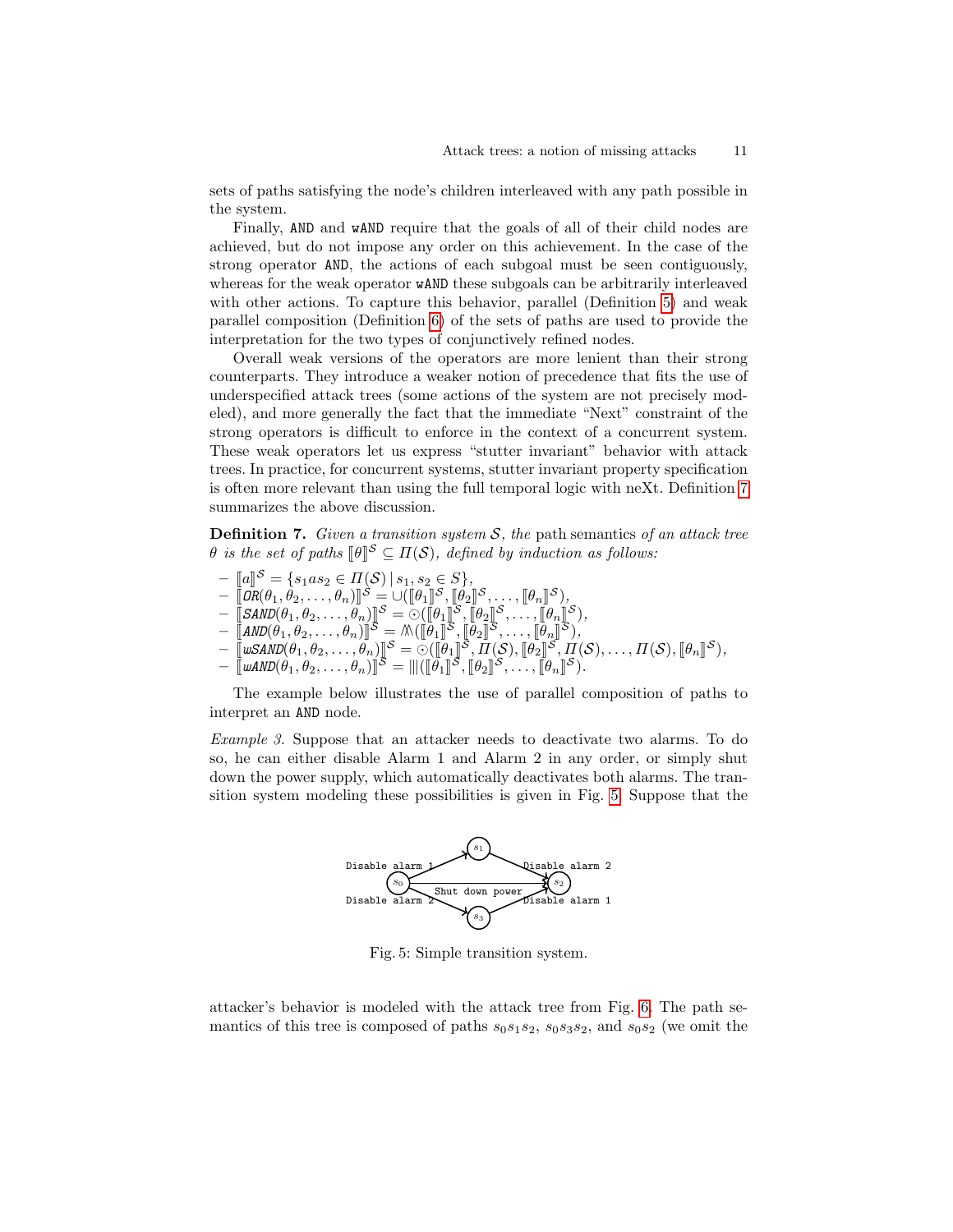actions for readability). The last path is interesting. Indeed,  $s_0s_2$  belongs to both [Deactivate Alarm 1]<sup>S</sup> and [Deactivate Alarm 2]<sup>S</sup>. It is also a valid path in the parallel composition  $\mathcal{M}(\mathbb{R}$ pactivate Alarm 1<sup>1S</sup> [Deactivate Alarm 2<sup>1S</sup>) the parallel composition  $\mathcal{M}(\mathbb{D}\text{eactive Area})$  alarm  $1\mathbb{D}^S$ ,  $\mathbb{D}\text{eactive Area}$  Alarm  $2\mathbb{D}^S$ ), howeven it estiglies both subgoods at the same time. This example shows that in because it satisfies both subgoals at the same time. This example shows that, in the parallel composition of paths, and thus in the semantics of AND nodes, any overlap between the paths interpreting their child nodes is allowed, as already illustrated in Fig. [3.](#page-8-0)

<span id="page-11-0"></span>

Fig. 6: Example with overlap on AND node.

Notice that the framework developed in this work allows for repetitions of an action in the tree, as it is the case of Shut down power in Example [3.](#page-10-1) The presence of such repeated actions may, for instance, result from the use of attack tree libraries. For some scenarios, having an action several times in a tree might be necessary. Recall the power example discussed in Section [3.1,](#page-4-1) where the back-up power supply is activated short after the main electricity source is switched off. Depending on how quickly the attacker performs his attack, the Shut down power action from the tree in Fig. [6](#page-11-0) will need to be done either one or two times. To cover both cases, the action is repeated in the tree, and our formalism is flexible enough to interpret such repeated nodes as the same or separated instances of the action.

### 4.3 System-based approach to classical view on attack trees

To finish this section, we relate the system-based view on attack trees with classical approaches where the system is not considered. Indeed, most of existing

semantics for attack trees do not take the analyzed system into account. We would like to point out that our system-based framework can simulate such approaches by considering the universal transition system over ACT, written  $U_{\text{ACT}}$ , allowing to execute any possible sequence of actions over ACT. The universal transition system is composed of a single state and a looping transition for each action in ACT, hence it looks like a flower. An example of  $\mathcal{U}_{\texttt{ACT}}$  over  $\texttt{ACT} = \{1, \ldots, 9\}$ is given in Fig. [7.](#page-11-1)

<span id="page-11-1"></span>

Fig. 7: System  $\mathcal{U}_{\{1,\ldots,9\}}$ .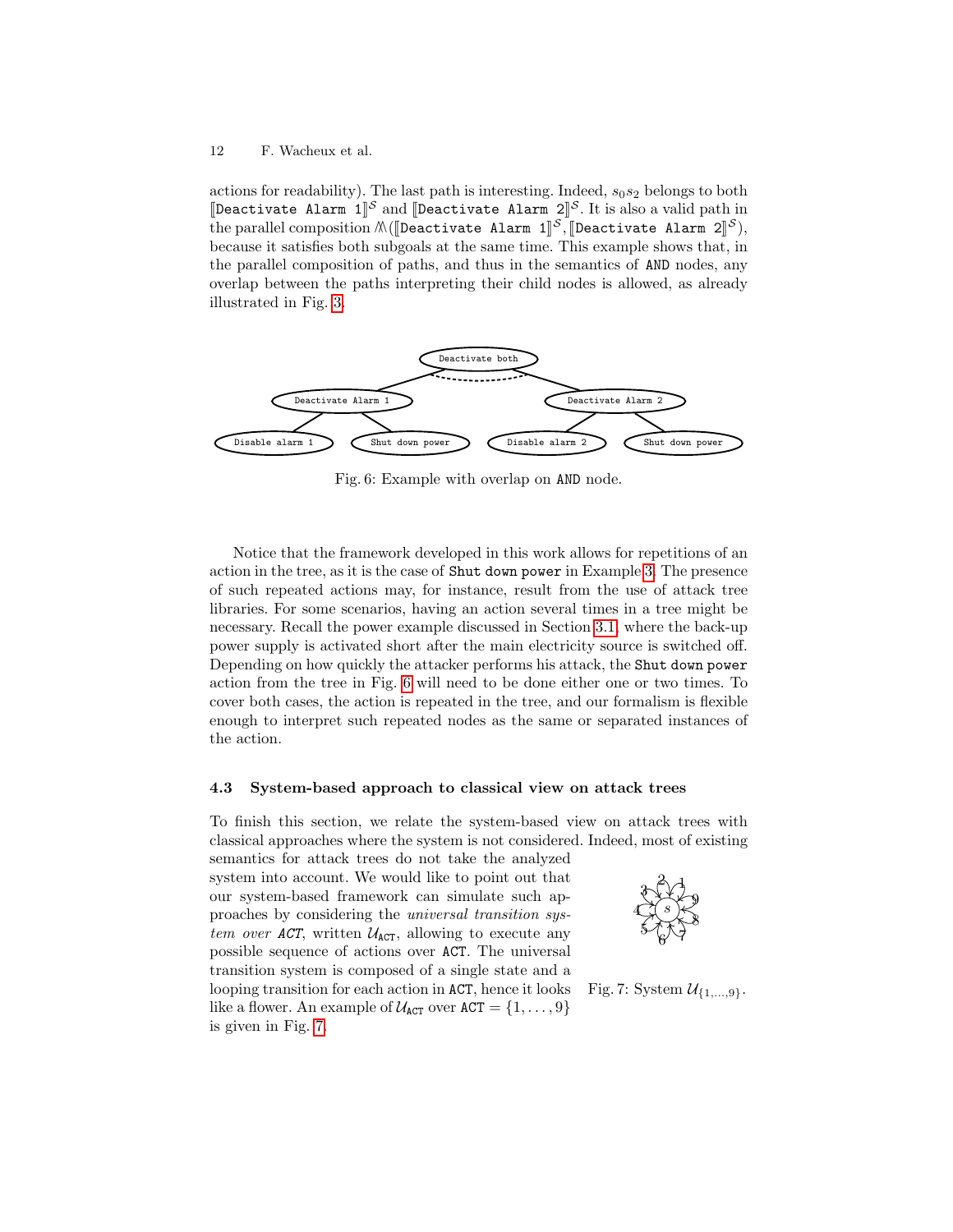To define the semantics of attack trees that is independent of the system, we introduce trace language of an attack tree  $\theta$  over ACT, denoted by  $\mathcal{L}(\theta) \subseteq \text{ACT}^*$ , and defined as:

$$
\mathcal{L}(\theta) \stackrel{def}{=} \{ trace(\rho) \mid \rho \in [\![ \theta ]\!]^{\mathcal{U}_{\text{ACT}}} \}.
$$

The following result makes a link between the trace language of an attack tree and its path semantics.

<span id="page-12-3"></span>**Proposition 1.** Given a transition system S and a path  $\pi \in \Pi(\mathcal{S})$ , we have that  $\pi \in [\![\theta]\!]^{\mathcal{S}}$  if, and only if, trace $(\pi) \in \mathcal{L}(\theta)$ .

*Proof.* By definition of  $\mathcal{L}(\theta)$ , we have to show that  $\pi \in [\![\theta]\!]^S$  if, and only if, there exists a  $\subset \mathbb{R}$   $\mathbb{R}^{d}$  with trace  $(\pi)$  = trace  $(\alpha)$ . The condidate for a is the path like exists  $\rho \in [\![\theta]\!]^{U_{\text{ACT}}}$  with  $trace(\pi) = trace(\rho)$ . The candidate for  $\rho$  is the path like π but where each state is replaced by the unique state of  $U<sub>ACT</sub>$ ; note that  $ρ$  is indeed a path of  $U_{\text{ACT}}$  and that by construction  $trace(\pi) = trace(\rho)$ . It is routine to verify by induction over  $\theta$  that this candidate is adequate.

<span id="page-12-2"></span>The following example emphasizes the role played by the system in the path semantics.

Example 4. Take the tree  $\theta =$  SAND(AND(a, b), AND(c, d)). It is easy to see that  $\mathcal{L}(\theta) = \{abcd, abdc, bacd, badc\}$ . However, when interpreting the tree w.r.t. a system, using the semantics from Definition [7,](#page-10-2) not all sequences of actions will necessarily be feasible.

- If we consider the universal system  $U_{\text{ACT}}$ , then the path semantics will contain the four attacks.
- For the system  $S_1$  in Fig. [8a,](#page-12-0) the path semantics of the tree only contains attacks abcd and bacd.
- Finally, for the system  $S_2$  in Fig. [8b,](#page-12-1) the path semantics contains attacks abcd, abdc, and bacd.

<span id="page-12-0"></span>

<span id="page-12-1"></span>Fig. 8: Different systems induce different path semantics.

Example [4](#page-12-2) illustrates that the same attack tree does not have to have the same meaning depending on the underlying system. The path semantics allows the experts to resort to some libraries of already designed trees without the inconvenience of checking what is indeed achievable or not in the system they have in mind. A practical example of such reusable attack tree libraries can be found in Chapter 4 of [\[19\]](#page-25-1).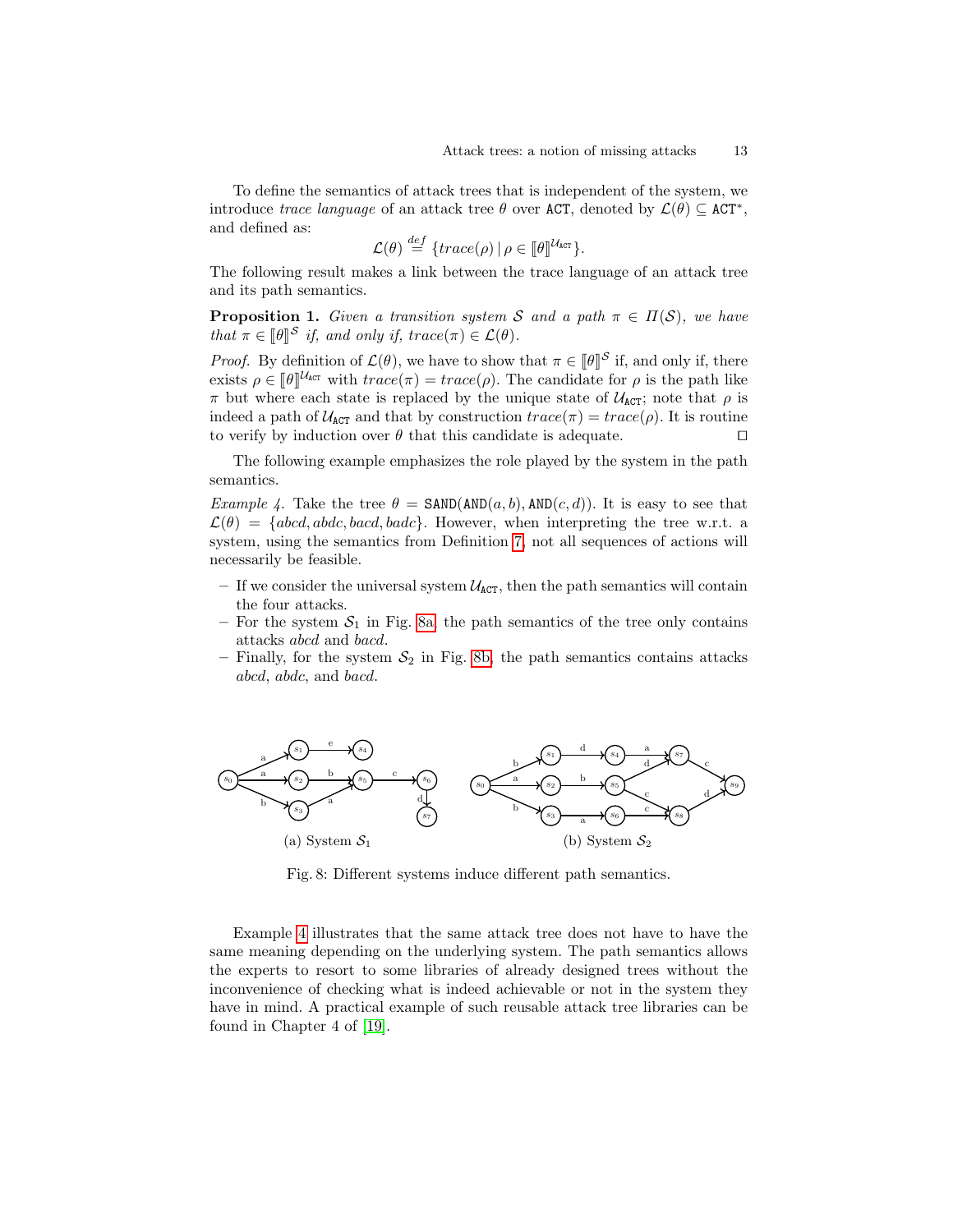# <span id="page-13-0"></span>5 Missing attacks

In this section, we exploit the path semantics to compare the tree with what the attacker can achieve in the system. In Section [5.1,](#page-13-1) we formally define missing attacks, and in Sections [5.2](#page-14-0) to [5.4](#page-18-0) we address the decision problem MAE for the existence of missing attacks together with the related trace membership decision problem TATM, and provide complexity bounds for these problems. Finally, Section [5.5](#page-22-0) describes a prototype implementation that we developed to automate the solving of the TATM problem.

### <span id="page-13-1"></span>5.1 The definition of missing attacks

We now explain how we can warn the security experts about possibly missing attacks in an attack tree. We start by an illustrating example. Consider the tree  $\theta$  from Example [4](#page-12-2) and let us look again at system  $S_2$  in Fig. [8b.](#page-12-1) What can we say about the sequence of actions *bdac*? According to system  $S_2$ , this sequence starts and ends in the same states as actual attacks. Thus, the four paths between  $s_0$ and  $s<sub>9</sub>$  are somehow equivalent in the system, but one of them is not in the semantics of attack tree  $\theta$ . It could be interesting for the expert to get a warning about such paths that are equivalent to attacks in the system, but that he did not include in the tree. This is what we call completeness analysis.

Note that we are not claiming that any such path in the system must be considered as an attack, that is up to the experts to decide. However, we believe that analyzing the completeness of the attack tree and giving warnings to security experts about these paths can prevent some human-related errors, which can be troublesome if not tackled.

To formally define the notion of missing attack, we first introduce the closure of a set of paths that encompasses extra paths having the same extremities as the paths in the set.

**Definition 8.** Given a system S, the closure of a set of paths  $\Pi \in \Pi(\mathcal{S})$  is  $cl(\Pi) \stackrel{def}{=} {\pi \in \Pi_{elem}(\mathcal{S}) \mid \pi}.first \in \Pi. first \text{ and } \pi. last \in \Pi. last}$ .

It is clear that any elementary path in  $\Pi$  is also in  $cl(\Pi)$ . However, the reciprocal may not hold in general and this is how we capture missing attacks.

### **Definition 9.** A path  $\pi$  is a missing attack if it belongs to  $\Delta_{\theta}^{\mathcal{S}}$  $\stackrel{def}{=} cl(\llbracket \theta \rrbracket^S) \backslash \llbracket \theta \rrbracket^S.$

To make it simple, a missing attack in  $\theta$  is a path in S that imitates attacks in  $[\![\theta]\!]^{\mathcal{S}}$  (starts and ends in states of existing attacks) but is not in  $[\![\theta]\!]^{\mathcal{S}}$  itself. It is important to notice that missing attacks are restricted to elementary paths. This is a robust choice: indeed, if we allowed non-elementary paths, we would basically take an inventory of existing attacks extended with extra uninteresting cycles, irrelevant from the point of view of a rational attacker for adding useless sequences of actions.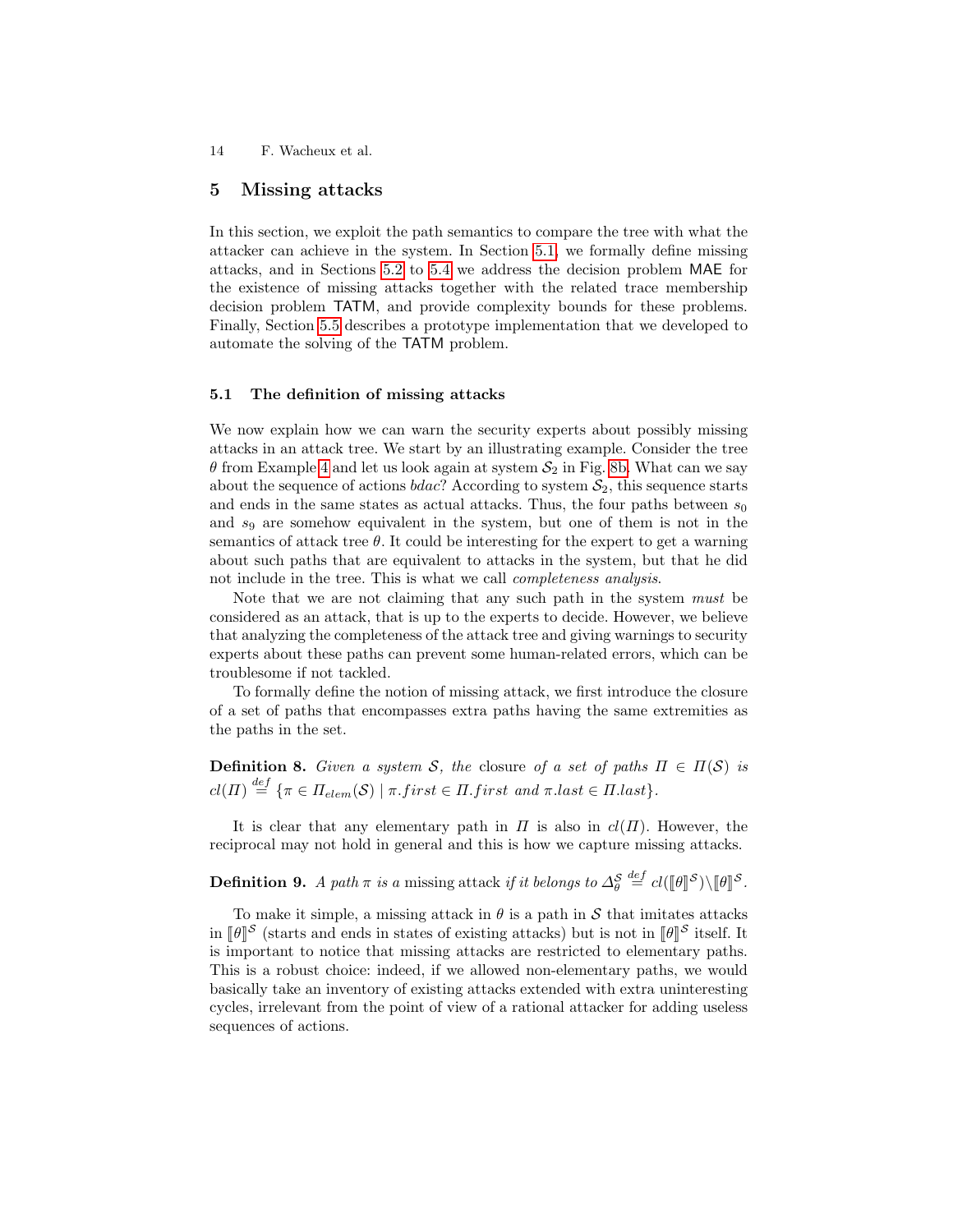Example 5. We illustrate the notion of missing attacks on the transition system from Fig. [5.](#page-10-0) Suppose that the tree designer is not interested in Alarm 2. We consider the leaf attack tree Disable alarm 1. We omit the actions for readability, and we have:  $[\text{Disable alarm 1}]^S = \{s_0 \to s_1, s_3 \to s_2\}$ , and  $s_0^{\text{off-Disoph}}$  alarm  $t^{1,S_1} = \{s_0 \to s_1, s_2 \to s_2, s_3 \to s_4\}$  $cl([\texttt{Disable alarm 1}]^S) = \{s_0 \to s_1, s_3 \to s_2, s_0 \to s_1 \to s_2, s_0 \to s_3 \to s_2, s_0 \to s_2, s_0 \to s_3 \to s_2, s_0 \to s_3 \to s_3 \}$  $s_2, s_0 \to s_2$ , so that  $\Delta_{\theta}^{\mathcal{S}} = \{s_0 \to s_1 \to s_2, s_0 \to s_3 \to s_2, s_0 \to s_2\} \neq \emptyset$ . In particular, the missing attack  $s_0 \rightarrow s_2$  might be problematic if the expert protects the system against the action Disable alarm 1 only, because there will still be a possibility for the attacker to counter the alarm by shutting down the power supply.

To allow for reasoning about missing attacks, we introduce and investigate the Missing Attack Existence decision problem.

### <span id="page-14-0"></span>5.2 The Missing Attack Existence problem

Since in risk analysis missing attacks can have severe consequences, we address the natural question of the existence of missing attacks, captured by the following decision problem.

#### Definition 10 (Missing attack existence problem (MAE)).

- Input: an attack tree  $\theta$  and a system S.
- $-$  Output:  $\Delta_{\theta}^{\mathcal{S}} \neq \emptyset$ ?

Otherwise said, can we find three paths  $\pi, \pi_1, \pi_2$  that satisfy the following constraints:  $\pi.first = \pi_1.first, \pi.last = \pi_2.last, \pi \notin [\![\theta]\!]^S, \pi_1 \in [\![\theta]\!]^S$ , and  $\pi_1 \in [\![\theta]\!]^S$ ?  $\pi_2 \in [\![\theta]\!]^{\mathcal{S}}$ ?<br>It is yo

It is very tempting to design a non-deterministic algorithm that can select three paths and then checks these five constraints above. However, due to potential weak operators wSAND and wAND, it seems difficult to bound the size of these paths. While the size of  $\pi$  can be bounded by the size of the system, as missing attacks are elementary paths, it is unclear how to bound the size of paths  $\pi_1$ and  $\pi_2$ . Discarding weak operators gives a natural bound which is the number of leaves of  $\theta$ , thus polynomial in the size of the input.

Now, once these three paths are guessed, the non-deterministic algorithm verifies the five constraints. The first two can be verified in  $O(1)$ , while the last three reduce to answering the Trace Attack Tree Membership problem (TATM) formalized in the following definition.

#### Definition 11 (Trace Attack Tree Membership problem (TATM)).

- Input: an attack tree θ (over ACT) and a trace t ∈ ACT<sup>∗</sup>
- Output: t ∈ L(θ)?

<span id="page-14-1"></span>Proposition 2. TATM is NP-complete.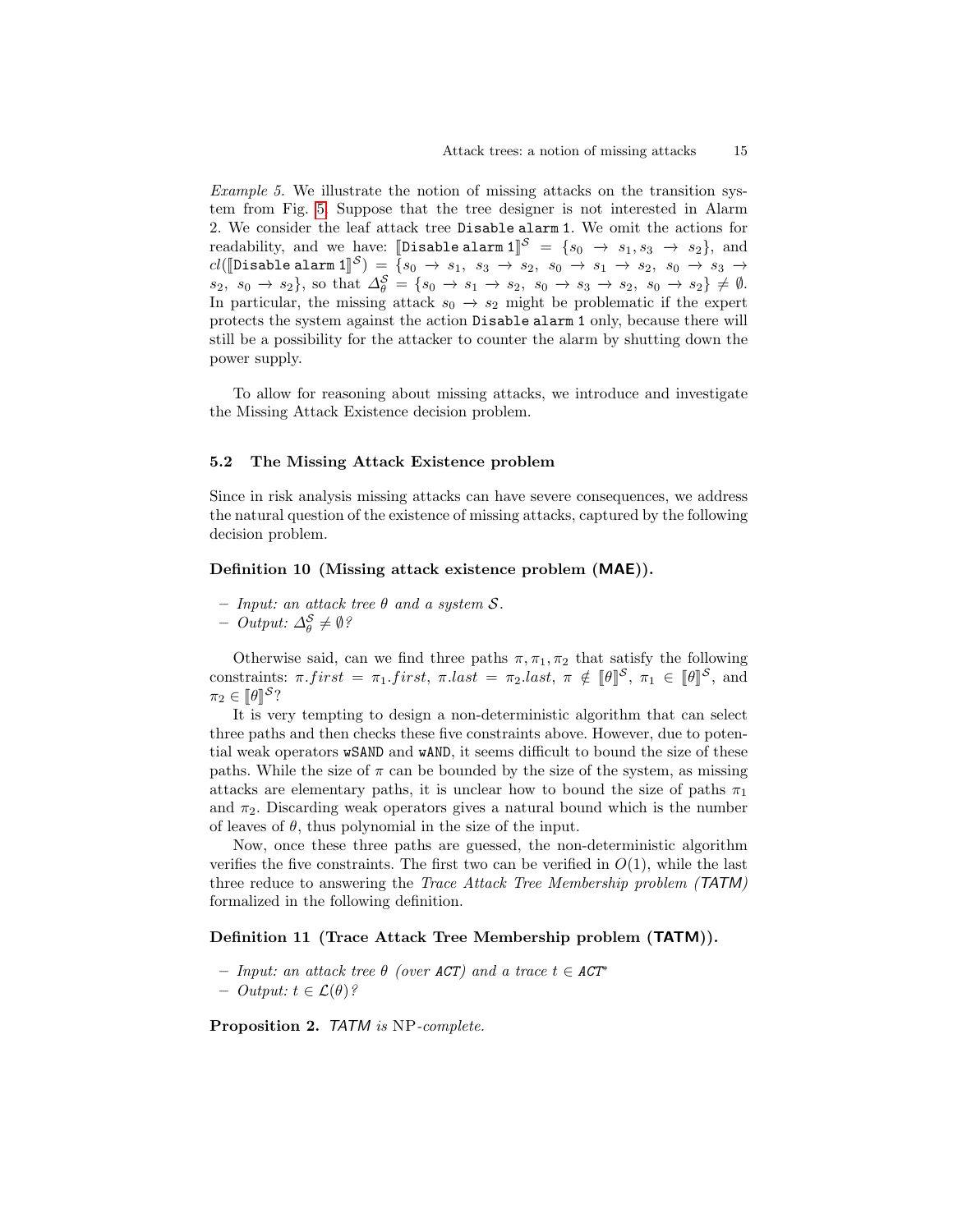Based on Proposition [2](#page-14-1) (a corollary of Propositions [3](#page-16-0) and [5](#page-18-1) fully proven in the next Sections [5.3](#page-16-1) and [5.4](#page-18-0) respectively), we design the non-deterministic Algorithm [1](#page-15-0) that makes three independent calls to NP oracles.

<span id="page-15-0"></span>

| <b>Input:</b> An attack tree $\theta$ , a system $\mathcal{S}$ .                                                |  |
|-----------------------------------------------------------------------------------------------------------------|--|
| <b>Output:</b> ACCEPT if $\Delta_{\theta}^{\mathcal{S}} \neq \emptyset$ .                                       |  |
| <b>CHOOSE</b> elementary path $\pi \in \Pi(\mathcal{S})$ , and $\pi_1, \pi_2 \in \Pi(\mathcal{S})$ of length at |  |
| most $ \theta $ ;                                                                                               |  |
| if $\pi.first \neq \pi_1.first \text{ or } \pi last \neq \pi_2 last \text{ then}$                               |  |
| <b>REJECT</b>                                                                                                   |  |
| end                                                                                                             |  |
| else                                                                                                            |  |
| <b>if</b> the NP oracle for the question " $trace(\pi) \in \mathcal{L}(\theta)$ " answers "Yes"                 |  |
| then                                                                                                            |  |
| <b>REJECT</b>                                                                                                   |  |
| end                                                                                                             |  |
| else                                                                                                            |  |
| <b>if</b> the NP oracle for the question " $trace(\pi_1) \in \mathcal{L}(\theta)$ " answers                     |  |
| " $No$ " then                                                                                                   |  |
| REJECT                                                                                                          |  |
| end                                                                                                             |  |
| else                                                                                                            |  |
| <b>if</b> the NP oracle for the question " $trace(\pi_2) \in \mathcal{L}(\theta)$ " answers                     |  |
| " $No$ " then                                                                                                   |  |
| $ $ REJECT                                                                                                      |  |
| end                                                                                                             |  |
| else                                                                                                            |  |
| $\perp$ ACCEPT                                                                                                  |  |
| end                                                                                                             |  |
| end                                                                                                             |  |
| end                                                                                                             |  |
| end                                                                                                             |  |
|                                                                                                                 |  |

Algorithm 1:  $Missing Attack(\theta, \mathcal{S}).$ 

Correctness of Algorithm [1,](#page-15-0) i.e., the fact that it can return ACCEPT if, and only if,  $\Delta_{\theta}^{\mathcal{S}} \neq \emptyset$ , is easy to establish. Indeed, assume Algorithm [1](#page-15-0) can return **ACCEPT.** Then, by Proposition [1,](#page-12-3) there is a way to choose  $\pi \notin [\![\theta]\!]^{\mathcal{S}}$ ,  $\pi_1 \in [\![\theta]\!]^{\mathcal{S}}$ and  $\pi_2 \in [\![\theta]\!]^{\mathcal{S}}$ , such that  $\pi$ . *first* =  $\pi_1$ . *first* and  $\pi$ . *last* =  $\pi_2$ . *last*. This shows that  $\pi$  is a missing attack, so that  $\Delta_{\theta}^{\mathcal{S}} \neq \emptyset$ . Reciprocally, if  $\Delta_{\theta}^{\mathcal{S}} \neq \emptyset$ , pick a missing attack  $\pi \in \Delta_{\theta}^{\mathcal{S}}$ . By definition,  $\pi \notin [\![\theta]\!]^{\mathcal{S}}$  and there must exist  $\pi_1, \pi_2 \in [\![\theta]\!]^{\mathcal{S}}$  with  $\pi$  first  $-\pi$ , first and  $\pi$  leat  $-\pi$ , leat so Also ithm 1 can return **ACCEPT**  $\pi.first = \pi_1.first$  and  $\pi.last = \pi_2.last$ , so Algorithm [1](#page-15-0) can return **ACCEPT** by non-deterministically choosing these three paths, which concludes.

Corollary 1. The problem MAE restricted to attack trees with operators ranging over  $\{OR, \text{SAND}, \text{AND}\}$  is in  $\Sigma_2^P$  of the polynomial hierarchy.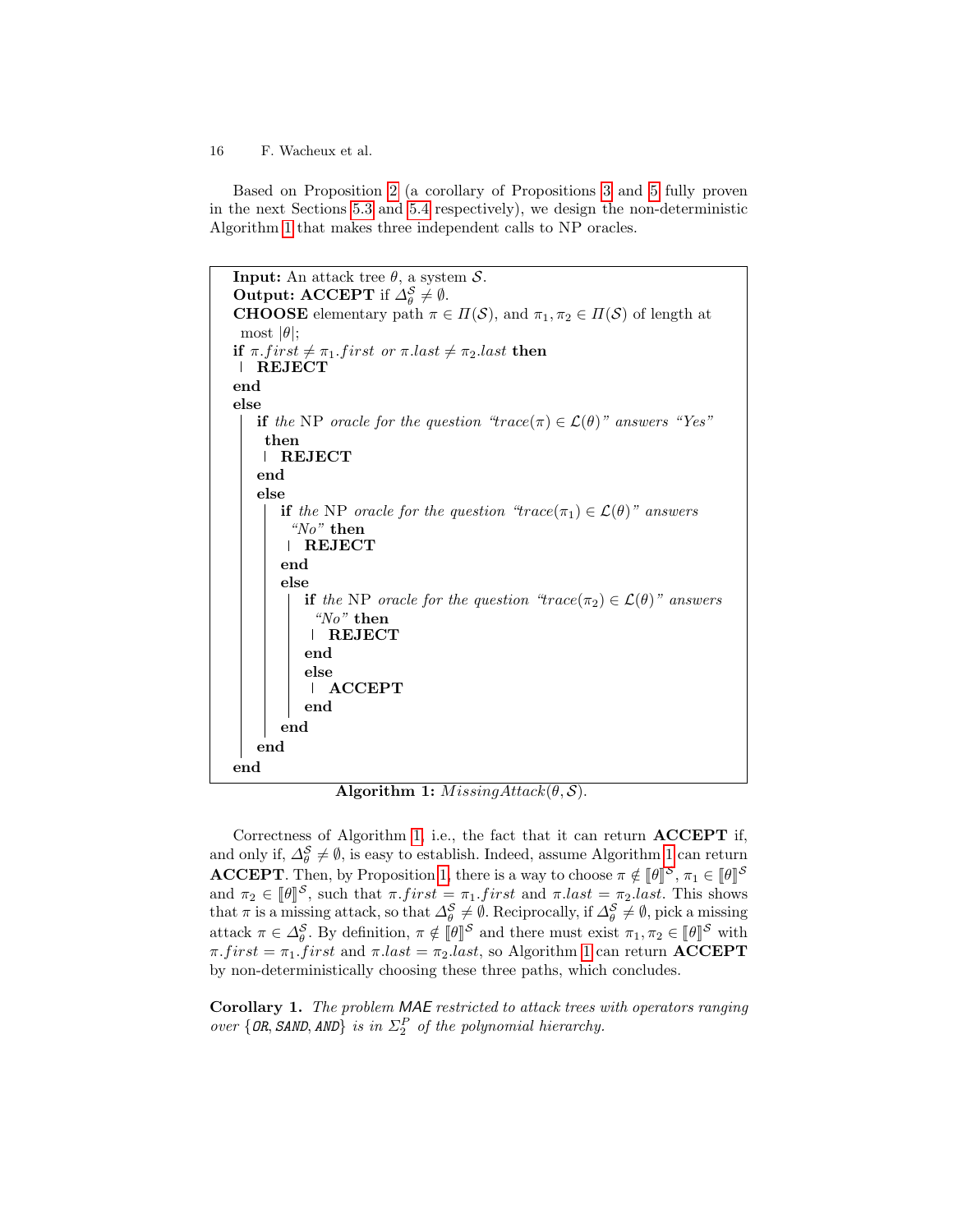We recall that  $\Sigma_2^P$  is the class of problems that can be solved by a nondeterministic polynomial-time algorithm with queries to NP oracles [\[24\]](#page-26-3).

We are able to establish that  $MAE$  is not easy<sup>[4](#page-16-2)</sup> by showing its CO-NPhardness.

**Theorem 1.** The problem MAE is CO-NP-hard, even if we restrict to trees with operators ranging over {OR, SAND, AND} only.

Proof. We describe a reduction from TATM to MAE such that an instance of TATM is negative if, and only if, its reduction is a positive instance of MAE. Since Proposition [3](#page-16-0) entails the NP-hardness of TATM, we easily conclude.

Let  $\theta$  (over ACT) and  $t = a_1 a_2 \dots a_n \in \text{ACT}^*$  be an instance of TATM. Pick a fresh action symbol  $\#\notin$  ACT. We define the attack tree  $\theta' \stackrel{def}{=} OR(\theta, \#)$  and the transition system S with  $n+1$  states  $s_0, s_1, \ldots s_n$  with only two paths: the path  $\pi_t \stackrel{def}{=} s_0 \stackrel{a_1}{\longrightarrow} s_1 \stackrel{a_2}{\longrightarrow} \ldots \stackrel{a_n}{\longrightarrow} s_n$  and the path  $s_0 \stackrel{\#}{\longrightarrow} s_n$ . It is easy to prove that  $\pi_t \in \Delta_{\theta'}^{\mathcal{S}}$  if, and only if,  $t \notin \mathcal{L}(\theta)$ , which concludes.

We do not know if MAE is  $\Sigma_2^P$ -hard, we unsuccessfully attempted to reduce the typical  $\Sigma_2^P$ -complete problem  $\mathsf{QBF}_2$  that asks if a quantified Boolean formula of the form  $\exists x_1 \ldots \exists x_n \forall y_1 \ldots \forall y_m \varphi$ , where  $\varphi$  is a formula over variables  $x_1, \ldots, y_m$ , evaluates to true.

We now come back to proving Proposition [2](#page-14-1) regarding the NP-completeness of TATM, and show it in the two next sections.

#### <span id="page-16-1"></span>5.3 The NP-hardness of TATM

<span id="page-16-0"></span>This section is dedicated to show that the TATM problem is NP-hard.

Proposition 3. TATM is NP-hard, even if we discard weak operators wSAND and wAND.

We consider the decision problem of *Packed Interval Covering* (PIC), which is NP-complete according to [\[22\]](#page-26-4).

Let  $N$  be an integer. The PIC problem consists in deciding whether we can cover (in the classical sense) interval  $[1, N]$  by selecting exactly one subinterval per pack of subintervals given as input. For instance, if the packs are  $P_1 = \{ [1, 6], [5, 9] \}, P_2 = \{ [1, 3], [4, 6], [7, 7] \}, P_3 = \{ [4, 4] \},$  we can cover  $[1, 9]$  by selecting  $[5, 9]$ ,  $[1, 3]$  and  $[4, 4]$ , as illustrated in Fig. [9.](#page-17-0)

<span id="page-16-2"></span><sup>&</sup>lt;sup>4</sup> This holds under the assumption that  $P \neq NP$ .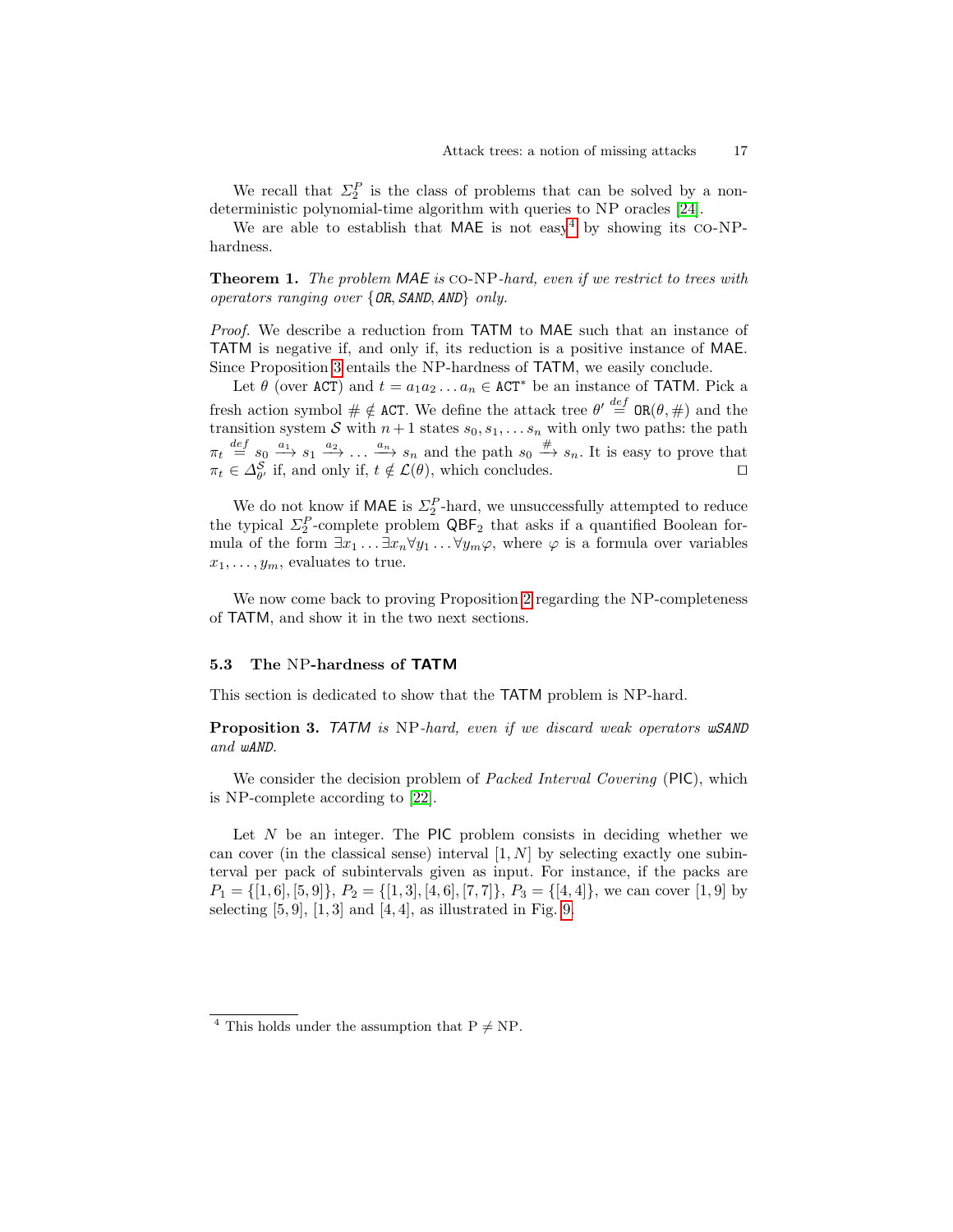<span id="page-17-0"></span>

Fig. 9: An instance of the PIC problem.

Formally, we state the following definition.

### Definition 12 (Packed Interval Covering (PIC) problem).

- Input: an integer  $N > 0$  and a family of finite sets  $P_1, \ldots, P_M$  (packs) of subintervals of  $[1, N]$ .
- $-$  Output: are there subintervals  $I_1 \in P_1, \ldots, I_M \in P_M$ , such that  $\bigcup_{k=1}^M I_k =$  $[1, N]$ ?

## Proposition 4. PIC is NP-complete.

Arguing that PIC belongs to NP is easy. The certificate is simply a list of M sub-intervals of  $[1, N]$  (given by their bounds), thus it is polynomial in the size of the packs input. It remains to verify for  $i \in \{1, \ldots, M\}$  that interval of rank i belongs to pack  $P_i$ , and that the union of the chosen intervals covers  $[1, N]$ , which can all be performed in polynomial time. Regarding the NP-hardness of PIC, there is a polynomial reduction from the NP-complete problem (3, B2)-SAT [\[6\]](#page-25-16), which is the restriction of 3-SAT where each variable has exactly two positive occurrences and two negative occurrences. The full proof of this reduction can be found in [\[22\]](#page-26-4).

Back to the proof of Proposition [3,](#page-16-0) we exhibit a polynomial reduction of PIC into TATM, so TATM is NP-hard. This reduction relies on a transformation that, given an instance  $I$  of PIC, returns an instance  $I'$  of TATM, of size polynomial in the size of  $I$ , and such that  $I$  is a positive instance of PIC iff  $I'$  is a positive instance of TATM.

Instead of providing the full proof, we illustrate the idea on the example of the 3 packs  $P_1 = \{[1,6], [5,9]\}, P_2 = \{[1,3], [4,6], [7,7]\}, P_3 = \{[4,4]\}$  to cover the whole interval [1, 9]. Its corresponding instance of TATM is composed of the attack tree  $\theta_0$ , depicted in Fig. [10](#page-18-2) (we allow unary OR and SAND operators, as for nodes labeled  $P_3$  and [4, 4] on the right-hand side of the tree, for instance), and the trace  $t^0 = 123456789$ .

Recall that this pack instance has solution  $[5, 9]$ ,  $[1, 3]$ ,  $[4, 4]$ .

Consider the universal transition system  $\mathcal{U}_{\{1,\ldots,9\}}$ , and the unique path  $\pi_0$ whose trace is  $t^0$ , namely the path  $s \stackrel{1}{\rightarrow} s \stackrel{2}{\rightarrow} s \ldots \stackrel{9}{\rightarrow} s$ .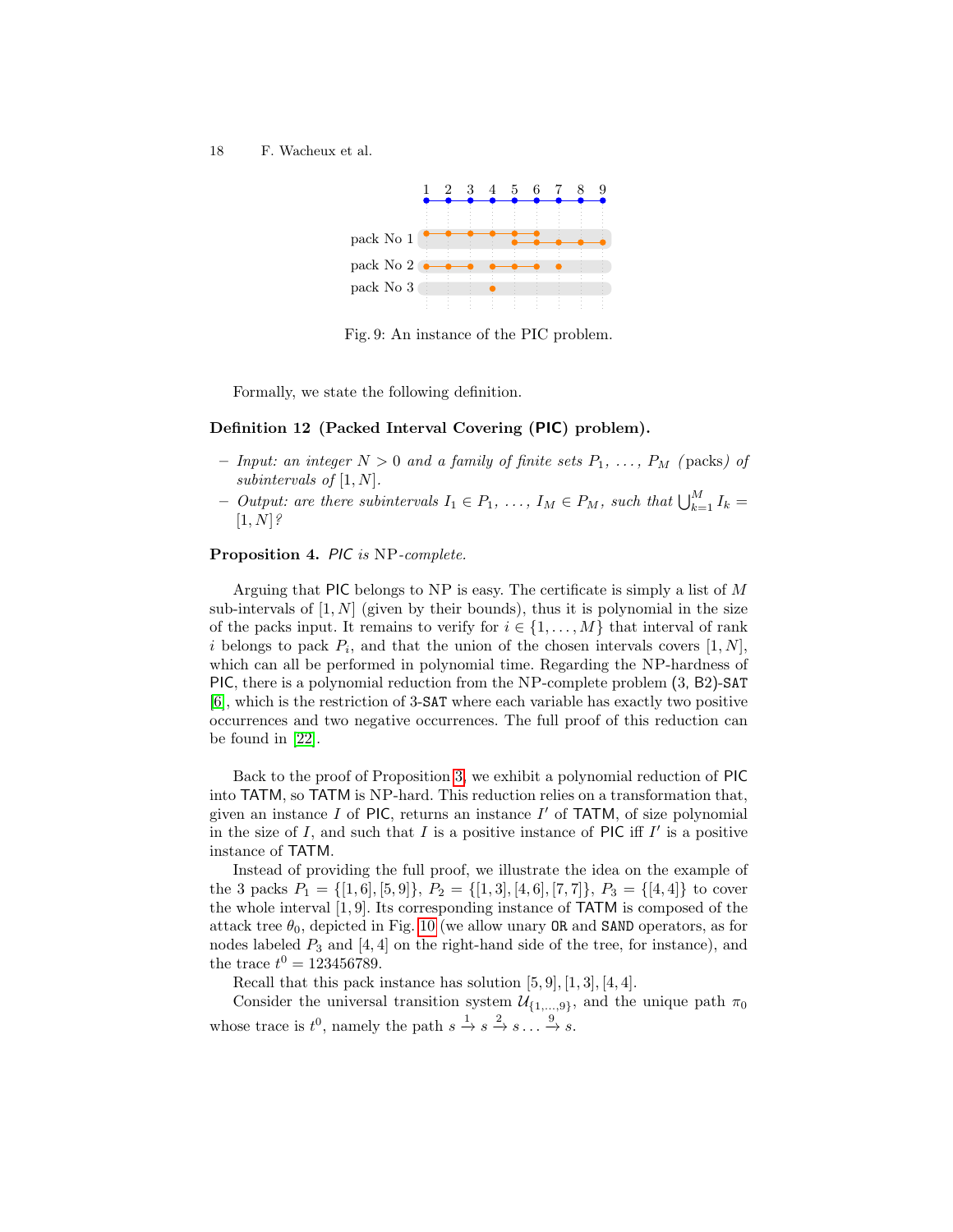<span id="page-18-2"></span>

Fig. 10: The tree  $\theta_0$ .

According to the path semantics,

- $\pi_0$  is a parallel composition of paths  $\pi_1 = s \stackrel{5}{\rightarrow} s \stackrel{6}{\rightarrow} s \stackrel{7}{\rightarrow} s \stackrel{8}{\rightarrow} s \stackrel{9}{\rightarrow} s$ ,  $\pi_2 = s \xrightarrow{1} s \xrightarrow{2} s \xrightarrow{3} s$ , and  $\pi_3 = s \xrightarrow{4} s$ , and
- $-\pi_1$  (resp.  $\pi_2$ ,  $\pi_3$ ) belong to the path semantics of the left (resp. middle, right) subtree of the root node of  $\theta_0$ .

As a consequence,  $t^0 \in \mathcal{L}(\theta_0)$ .

Notice that the proposed reduction yields attack trees that do not use weak operators, so that the NP-hardness of TATM holds even if we discard the use of weak opertors in the input tree of the problem.

In order to achieve the proof of Proposition [2,](#page-14-1) namely to show that **TATM** is in NP, we have designed a non-deterministic polynomial-time algorithm that is explained in the next section.

#### <span id="page-18-0"></span>5.4 The NP-membership of TATM

#### <span id="page-18-1"></span>Proposition 5. TATM is in NP.

The proof of Proposition [5](#page-18-1) is a direct consequence of the non-deterministic algorithm Algorithm [2](#page-18-3) that reads the input trace while marking the nodes of the tree that have been "satisfied" by the prefix trace read so far. Algorithm [2](#page-18-3) relies on the subroutine Algorithm [3,](#page-19-0) with initial call  $check(\theta, t, \emptyset, startNodes(\theta), \emptyset)$ .

```
Input: An attack tree \theta (over ACT) and a non-empty trace t \in ACT<sup>*</sup>
Output: ACCEPT if t \in \mathcal{L}(\theta), REJECT otherwise.
check(\theta, t, \emptyset, startNodes(\theta), \emptyset)
```
Algorithm 2:  $checkMembership(\theta, t)$ .

Before explaining the subroutine  $check(\theta, t, \text{Must}, \text{May}, \text{Marked})$  (Algorithm [3\)](#page-19-0), let us first fix the notation used.

We use  $Nodes(\theta)$  to denote the set of nodes of the tree  $\theta$ , and we write  $root(\theta)$ for its root, and  $Leaves(\theta)$  for its leaf node set. For a node  $\gamma \in Nodes(\theta)$ , we use self-explanatory notation:  $children(\gamma)$ , parent( $\gamma$ ), and ancestors( $\gamma$ ) (including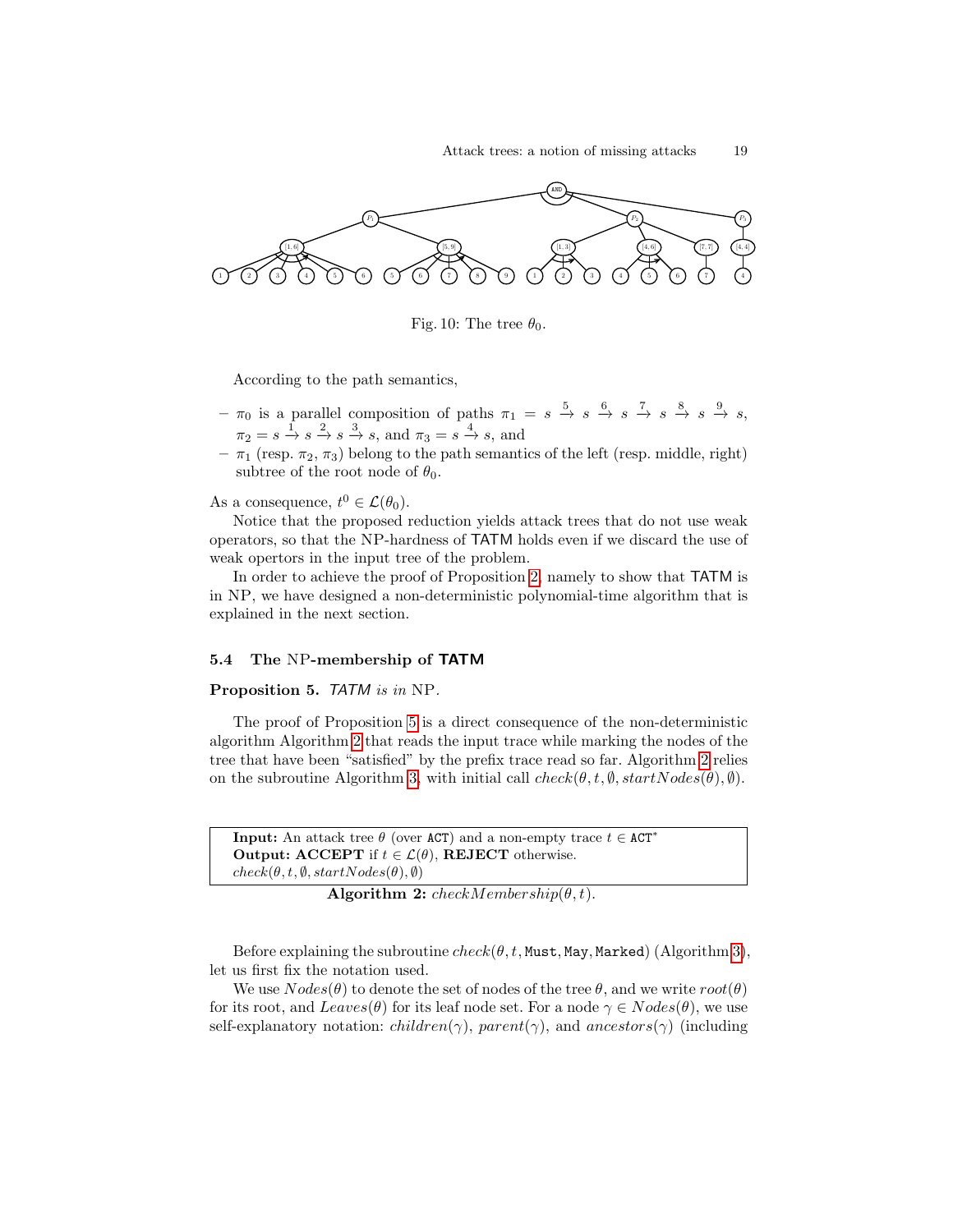$\gamma$  itself). We also consider  $sib(\gamma)$  that denote the siblings of  $\gamma$  (excluding  $\gamma$  itself) and  $rsib(\gamma)$  that refers to the right sibling of  $\gamma$  (if any). For  $\gamma \in Leaves(\theta)$ , we write  $actionAt(\gamma)$  for the action that labels this node. Also, we may lift relevant notions to a set of nodes  $\Gamma$ , such as  $actionAt(\Gamma)$ , ancestors(Γ). We let descendentleaves( $\gamma$ ) denote the set of leaf nodes of the subtree at node γ, and  $startNodes(\theta)$  be the subset of nodes of  $\theta$  whose labels are actions that the attacks may start with. For example, regarding the attack tree of Fig. [1,](#page-5-1) the set  $startNodes(\theta)$  is composed of the leaf nodes that carry label either Bribe employee, or Blackmail employee, or Unlock with stolen key, or Force lock.

More formally,  $startNodes(\theta)$  is defined by induction over  $\theta$  and can be easily computed by a terminal recursive algorithm in linear time:  $startNodes(a) = \{a\};$ for every OP  $\in$  {OR, AND, wAND},  $startNodes(\texttt{OP}(\theta_1, ..., \theta_n)) = \bigcup (startNodes(\theta_i);$ for every  $\mathsf{OP} \in \{\texttt{SAND}, \texttt{wSAND}\}, \text{startNodes}(\mathsf{OP}(\theta_1, \ldots, \theta_n)) = \text{startNodes}(\theta_1).$ 

```
Input: A root node \theta, a trace t, a set of nodes Must \subseteq Nodes(\theta), a set of leaves
           May \subseteq Leaves(\theta), a set of nodes Marked \subseteq Nodes(\theta)Output: ACCEPT if t \in \mathcal{L}(\theta), REJECT otherwise
if root(\theta) \in Marked and t = \epsilon then
 ACCEPT
end
else
     if May = \emptyset or t = \epsilon then
      REJECT
     end
     else
          CHOOSE \emptyset \subsetneq \Gamma \subseteq May ;
          if actionAt(\Gamma) \nsubseteq \{t(1), \star\} then
           REJECT
          end
          else
               if Must \nsubseteq ancestors(Γ) then
                REJECT
               end
                else
                     Must \leftarrow \emptyset; May \leftarrow May \setminus \Gamma; Marked \leftarrow Marked \cup \Gamma;
                     forall \gamma \in \Gamma with actionAt(\gamma) \neq \star do
                      | propagate(\theta, \gamma, \text{Must}, \text{May}, \text{Marked})end
                end
                \textbf{return}~check(\theta, t^{\geq 1}, \texttt{Must}, \texttt{May}, \texttt{Marked})end
     end
end
```
Algorithm 3:  $check(\theta, t, \text{Must}, \text{May}, \text{Marked}).$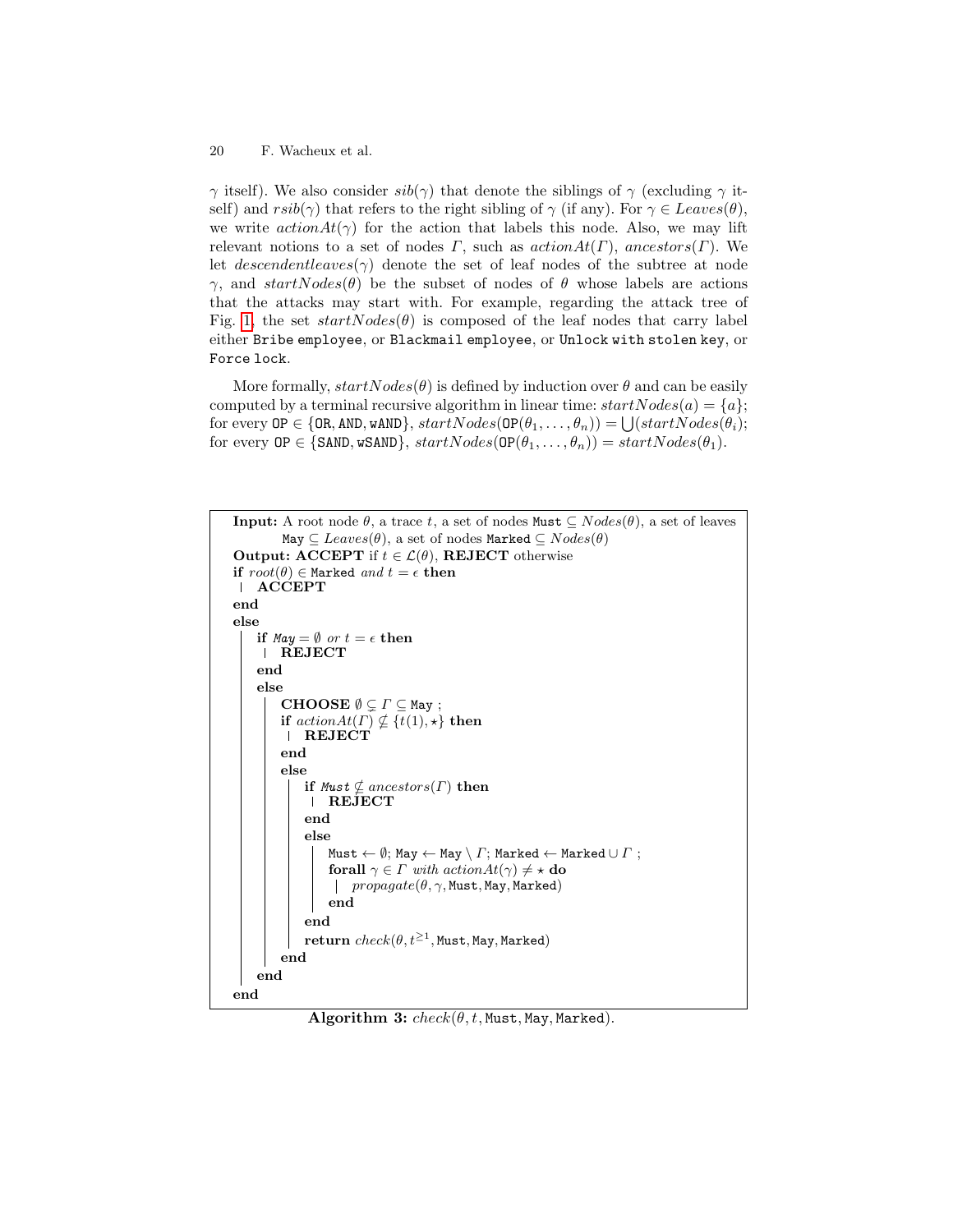We now explain Algorithm [3](#page-19-0) that takes the following inputs:

- an attack tree  $\theta$  (over ACT), according to Definition [1,](#page-5-2)
- $-$  a trace  $t \in$  ACT<sup>\*</sup>,
- a set of nodes Must that has to "progress" at next step, initialized to ∅ for the first call,
- a set of leaves May that may progress at next step, initialized as  $startNodes(\theta)$ ,
- a set of nodes Marked that have already been "consumed" while reading trace t, initialized to  $\emptyset$  for the first call.

The principle of Algorithm [3](#page-19-0) is as follows:

- <span id="page-20-0"></span>1. Choose a set of leaves Γ inside May that contains Must, and the label of the chosen leaves matches the first action of the trace t.
- 2. Put those leaves  $\gamma$  in Marked.
- 3. Update Must, May and Marked accordingly by calling propagate( $\theta$ ,  $\gamma$ , Must, May, Marked) (Algorithm [4\)](#page-21-0), for each  $\gamma$  in  $\Gamma$ .
- 4. Goto [1](#page-20-0) with the updated sets Must, May, and Marked and the next action of the trace.

The call to *propagate*( $\theta$ ,  $\gamma$ , Must, May, Marked) allows us to update the sets May, Must and Marked, with the consequences of marking the chosen leaves. We set internal nodes as marked according to the path semantics: when a child of an OR node is marked so is this node, and when all the children of either of SAND, wSAND, AND, or a wAND node are marked, so is this node. Also, we put a leaf in May when it gets enabled: namely, when the first child of a wSAND or SAND node is marked, its right sibling (if any) gets enabled. Finally, we add nodes to Must when they are expected to progress at the next step: for SAND nodes once a child is marked, the next child has to progress in the next step, and for an AND node one of its non-marked children has to progress in the next step. The propagation of all these constraints is recursive: at each newly marked node, propagate is called again on this node.

The tricky part in this algorithm is due to weak operators: we have to take into account that some actions in  $t$  may not be due to any leaf of the tree. This is done by dynamically adding and removing artificial leaves to wSAND and wAND nodes, with special label  $\star$ , so that these new leaves can be chosen to validate the Must requirements. These added leaves somehow correspond to an "ignore" instruction while reading the trace: if there are some weak operators in the tree and we encounter an action in t that is not a leaf of  $\theta$ , the algorithm can simply choose to ignore it and keep on with the next action of  $t$ , while validating the Must requirement on the parent node.

Finally, trace t is in  $\theta$  if we manage to read the whole trace, and if the root of the tree is marked in the end. Otherwise, the trace is rejected.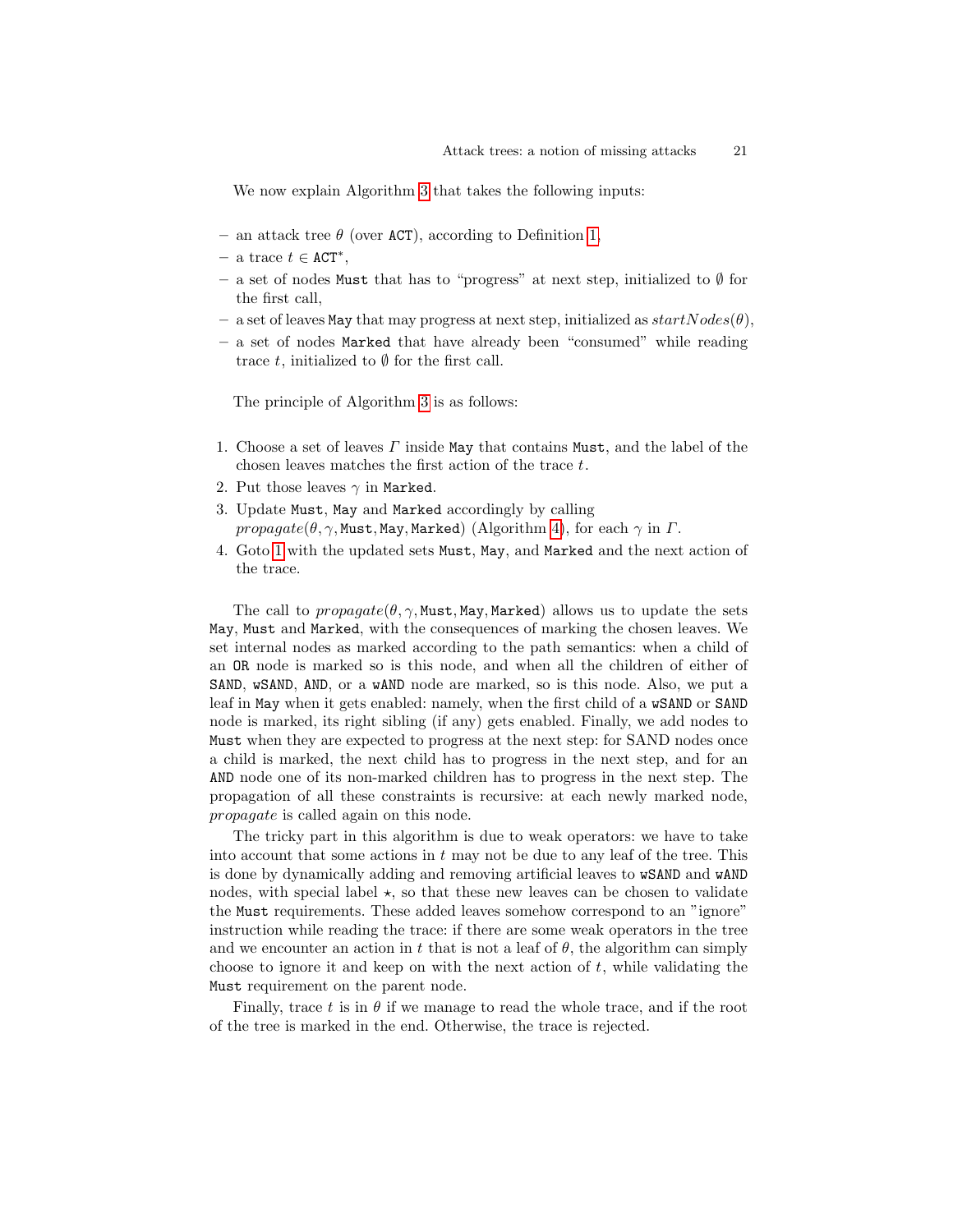<span id="page-21-0"></span>**Input:** A root node  $\theta$ , Must  $\subseteq Nodes(\theta)$ , May  $\subseteq Leaves(\theta)$ , Marked  $\subseteq Nodes(\theta)$ , and node  $\gamma$  newly added to Marked Output: Update of Must, May, and Marked if  $\gamma \neq root(\theta)$  then  $\mu \leftarrow parent(\gamma);$ switch  $\mu$ . OP do case OR do May  $\leftarrow$  May  $\setminus$  descendent leaves( $\mu$ ); propagate( $\theta$ , Must, May, Marked,  $\mu$ ) end case SAND do if  $rsib(\gamma)$  exists then  $\gamma' \leftarrow r s i b(\gamma);$  Must  $\leftarrow$  Must  $\cup$   $\{\gamma'\};$  May  $\leftarrow$  May  $\cup$   $startNodes(\gamma')$ end else  $\vert$  propagate( $\theta$ , Must, May, Marked,  $\mu$ ) end end case AND do if  $sib(\gamma)$   $\subset$  Marked then |  $propagate(\theta, \text{Must}, \text{May}, \text{Marked}, \mu)$ end else | Must ← Must  $\cup \{\mu\}$ end end case wSAND do if  $rsib(\gamma)$  exists then  $\mu \leftarrow \mu.addchildwithlabel(\star);$ May ← May  $\cup$  { $\mu$ }; May ← May  $\cup$  { $startNodes(rsib(\gamma))$ } end else forall  $\gamma' \in children(\mu)$  with  $actionAt(\gamma') = \star$  do  $\mathtt{May} \leftarrow \mathtt{May} \setminus \{\gamma'\}; \ \mu.removechild(\gamma')$ end Marked ← Marked  $\cup \{\mu\}$ ;  $propagate(\theta, \text{Must}, \text{May}, \text{Marked}, \mu)$ end case wAND do if  $sib(\gamma) \subseteq$  Marked then forall  $\gamma' \in children(\mu)$  with  $actionAt(\gamma') = \star$  do  $\mathtt{May} \leftarrow \mathtt{May} \setminus \{\gamma'\}; \ \mu.\mathit{removechild}(\gamma')$ end Marked ← Marked  $\cup \{\mu\}$ ; propagate( $\theta$ , Must, May, Marked,  $\mu$ ) end else |  $\mu \leftarrow \mu.addchildwithlabel(*)$ ; May ← May ∪ { $\mu$ } end end end end end

Algorithm 4:  $propagate(\theta, \text{Must}, \text{May}, \text{Marked}, \gamma)$ .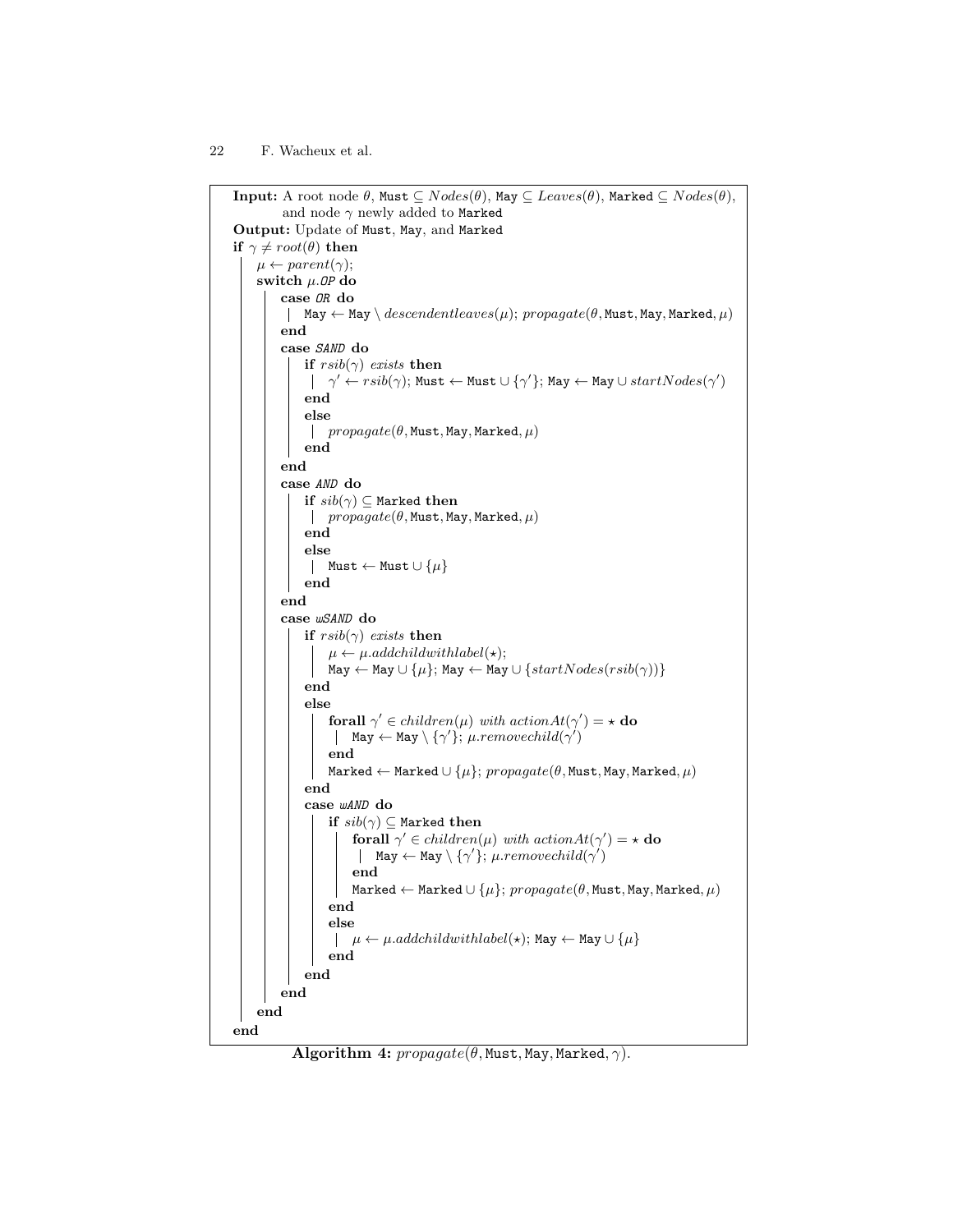#### <span id="page-22-0"></span>5.5 Implementation

To support our approach, we have implemented a proof of concept implementation to solve the TATM problem. The tool is available online as an open source prototype, at <https://github.com/yanntm/Abat>. The implementation includes a small Xtext based editor that allows to specify an attack tree and a set of traces. The tool then checks the membership of each trace in the language of the specified tree, as visualized in Fig. [11.](#page-22-1)

<span id="page-22-1"></span>

Fig. 11: Interface of the tool <https://github.com/yanntm/Abat>.

Below, we illustrate how our implementation works on an example. We specify the tree obtained from the reduction of the PIC instance considered on page [19](#page-18-2) as follows:

```
tree = AND (
OR ( SAND ("a1","a2","a3","a4","a5","a6") , SAND("a5","a6","a7","a8","a9")),
OR ( SAND ("a1","a2","a3") , SAND("a4","a5","a6"), "a7" ),
"a4
);
```
Then, we give the following traces:

```
trace interval_1_1 = "a1";
trace interval_1_2 = "a1","a2";
trace interval_1_3 = "a1","a2","a3";
```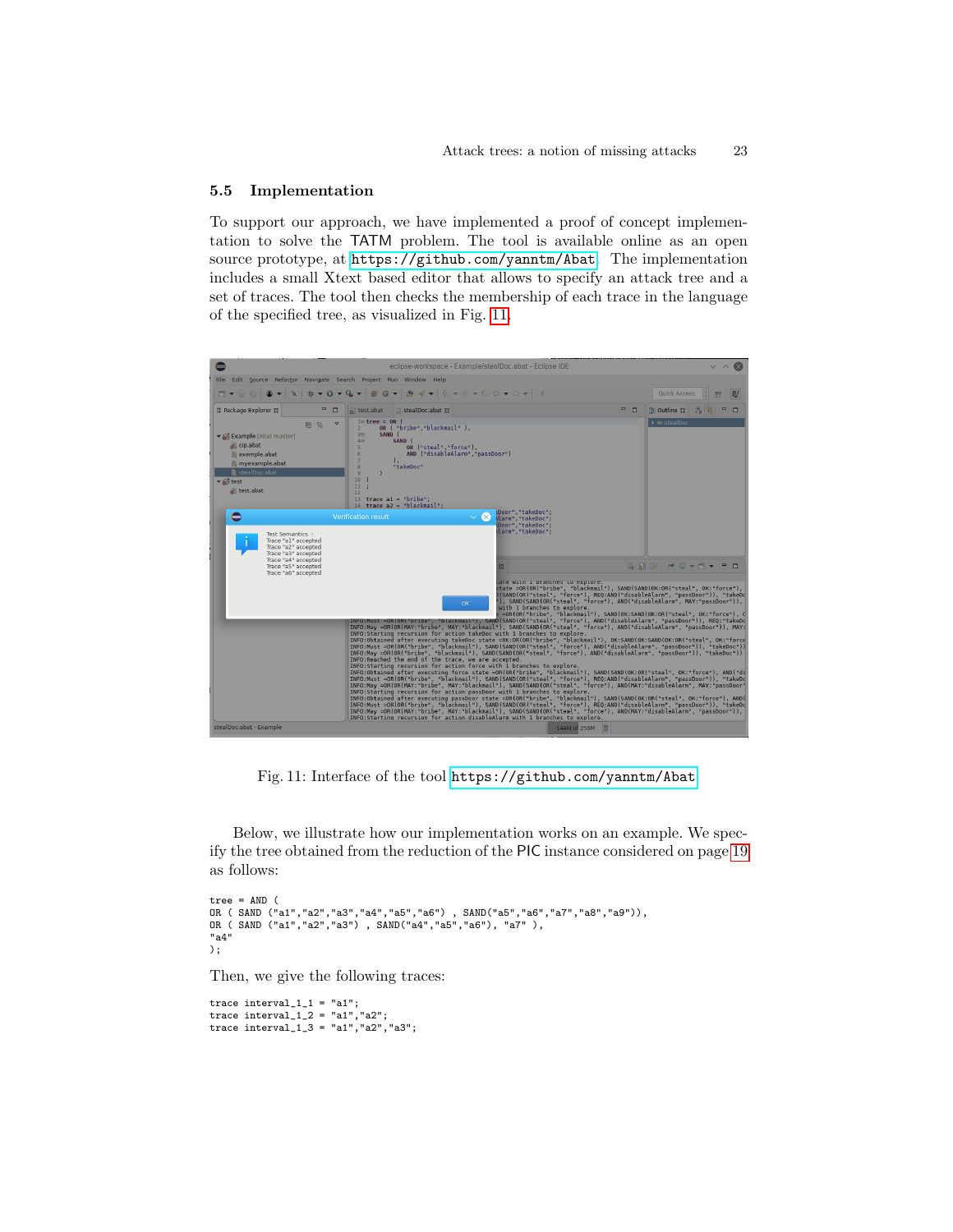```
trace interval_1_4 = "a1","a2","a3","a4";<br>
trace interval_1_5 = "a1","a2","a3","a4","a5";<br>
trace interval_1_6 = "a1","a2","a3","a4","a5","a6";<br>
trace interval_1_7 = "a1","a2","a3","a4","a5","a6","a7";<br>
trace interval_1_7 
and the tool answers:
Trace "interval_1_1" rejected
Trace "interval_1_2" rejected
```
Trace "interval\_1\_3" rejected Trace "interval\_1\_4" rejected Trace "interval\_1\_5" rejected Trace "interval\_1\_6" accepted Trace "interval\_1\_7" accepted Trace "interval\_1\_8" rejected Trace "interval\_1\_9" accepted Trace "interval\_1\_10" rejected

The current version of our implementation supports only trees without weak operators, but we will soon be able to consider arbitrary trees by extending the backtracking approach to the whole Algorithm [3.](#page-19-0)

# <span id="page-23-0"></span>6 Conclusion and future work

We have proposed a framework where attack trees are interpreted according to a model of the system, thus yielding their path semantics, but mostly displaying a natural notion of missing attacks. We then have considered the decision problem of the existence of a missing attack (MAE), which is highly pertinent for attack tree designers.

It should be noticed that our notion of missing attack relies on the model of the system and not on the system itself, just as the model checking principle in system verification makes the model design an upstream issue.

We insist on the robustness of the proposed approach for our models of systems: those are transition systems that allow for non-deterministic behavior. This way, the attacker executing an action may not control its effects, which captures the idea that the attacker interacts with some environment (seen as an abstract opponent that solves the non-determinism  $-$  a very standard way of modeling in formal methods). The attacks are thus sequences of actions that the attacker can entirely perform, if the environment does not prevent him from doing so.

Also, regarding our formal setting, we have equipped attack trees not only with standard operators, but also with weak variants of those, allowing more flexibility in the specification and getting much closer to our intuition when reading informal trees developed in practice.

From our path semantics, and by considering the universal system where any sequence of actions can be executed, we have also defined a trace semantics for attack trees, thus offering an interpretation of attack trees on their own, and exhibiting a formal notion to investigate the missing attack problem MAE. In particular, we studied the trace attack tree membership problem TATM and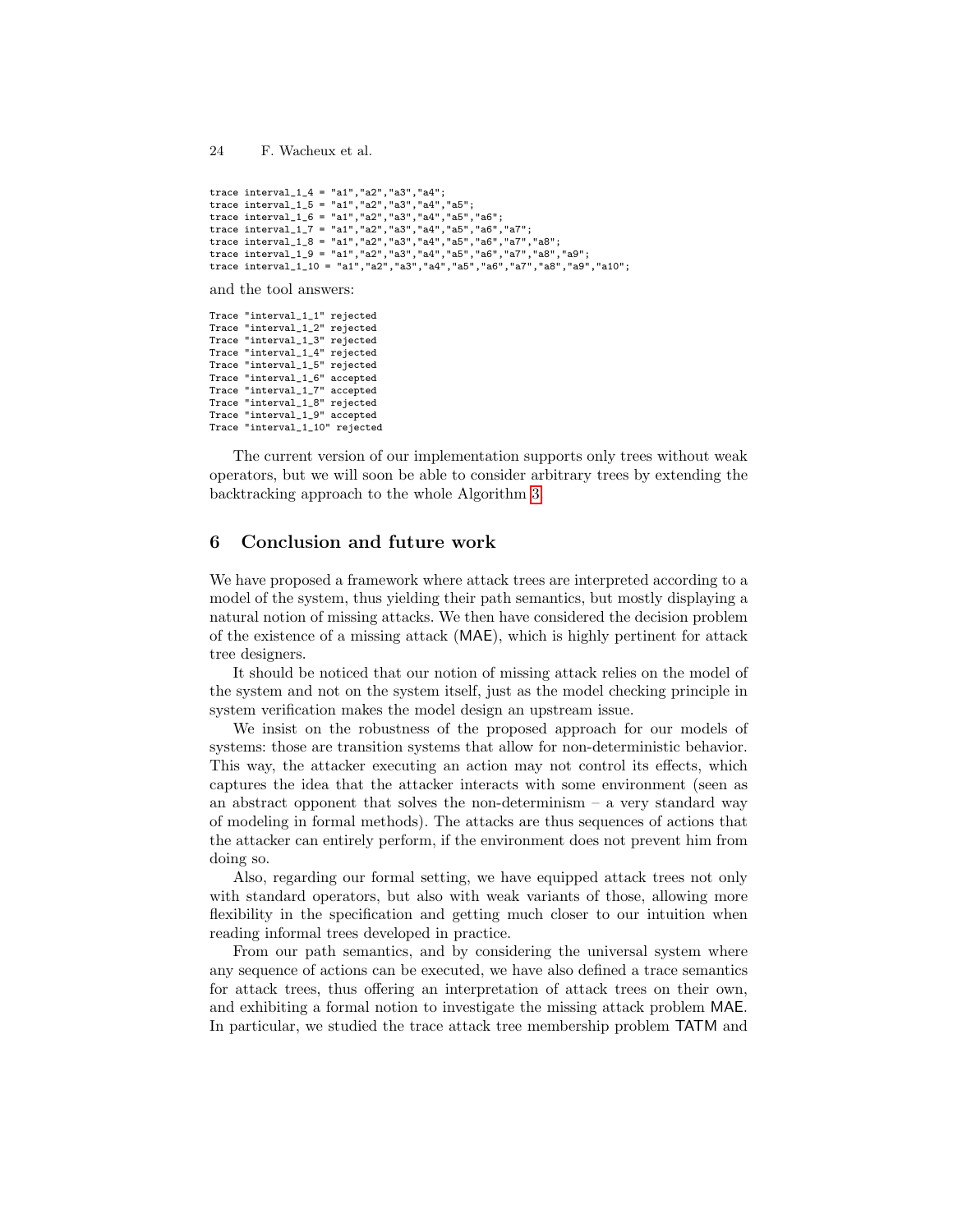showed it is NP-complete. Noticeably, the NP-hardness proof for TATM, even for trees with no weak operators, resorts to a newly defined combinatorial problem PIC that, although very natural, has never been considered in the literature.

Next, relying on an NP oracle that answers TATM, we could design nondeterministic polynomial-time algorithm to solve MAE when weak operators are discarded. The algorithm guesses three paths and makes three independent calls to this oracle for each path, which shows its membership in the complexity class  $\Sigma_2^P$  of the polynomial hierarchy [\[24\]](#page-26-3) (containing the classes NP and co-NP).

On our way to develop tools for attack tree users, we have implemented the NP oracles: on the basis of the non-deterministic algorithms described in Section [5,](#page-13-0) we have coded their deterministic version as a backtracking algorithm. The tool is freely available and open source. It is for now mostly dedicated to educational purposes for better understanding the chosen semantics of the operators.

There are several directions to pursue this work. First, complexity bounds need to be made tighter. While we know that  $\mathsf{MAE}$  is in  $\Sigma_2^P$  and that it is as hard as any co-NP problem, we still need to fill this gap. Next, we should address the complexity of (full<sup>[5](#page-24-3)</sup>) MAE, which requires to provide a bound on the three paths guessed by Algorithm [1](#page-15-0) in the general case, rather than for trees with no weak operators.

Obviously the aforementioned missing complexity results would shed light on the difficulty of synthesizing missing attacks, or provide hints for subclasses of instances where the MAE problem might become simpler.

Moreover, it could be interesting to investigate cases where the problem TATM is easier. For example, when the tree does not contain any weak operators and actions appear at most once in the tree, the complexity of TATM becomes linear since there is only one way of interpreting an action in the tree.

Finally, we wish to study variants of the path/trace semantics of attack trees for weak operators. After all, weak operators offer a way to abstract from intermediate sequences of actions. These actions are neglected by the designer for some reason that need to be better understood. We may refine the current semantics by considering that these actions should be other than those occurring in the tree. The definition of the path semantics can be adapted accordingly, and does not change our current results, while giving a hope to obtain complexity upper bounds for MAE with arbitrary trees.

# References

- <span id="page-24-0"></span>1. Amenaza: SecurITree (2001–2013), <http://www.amenaza.com/>
- <span id="page-24-2"></span>2. Audinot, M., Pinchinat, S., Kordy, B.: Is my attack tree correct? In: ESORICS. LNCS, vol. 10492, pp. 83–102. Springer (2017)
- <span id="page-24-1"></span>3. Audinot, M., Pinchinat, S., Kordy, B.: Guided design of attack trees: a systembased approach. In: CSF. IEEE Computer Society (2018)

<span id="page-24-3"></span><sup>5</sup> In the full MAE problem, all (strong and weak) operators are allowed.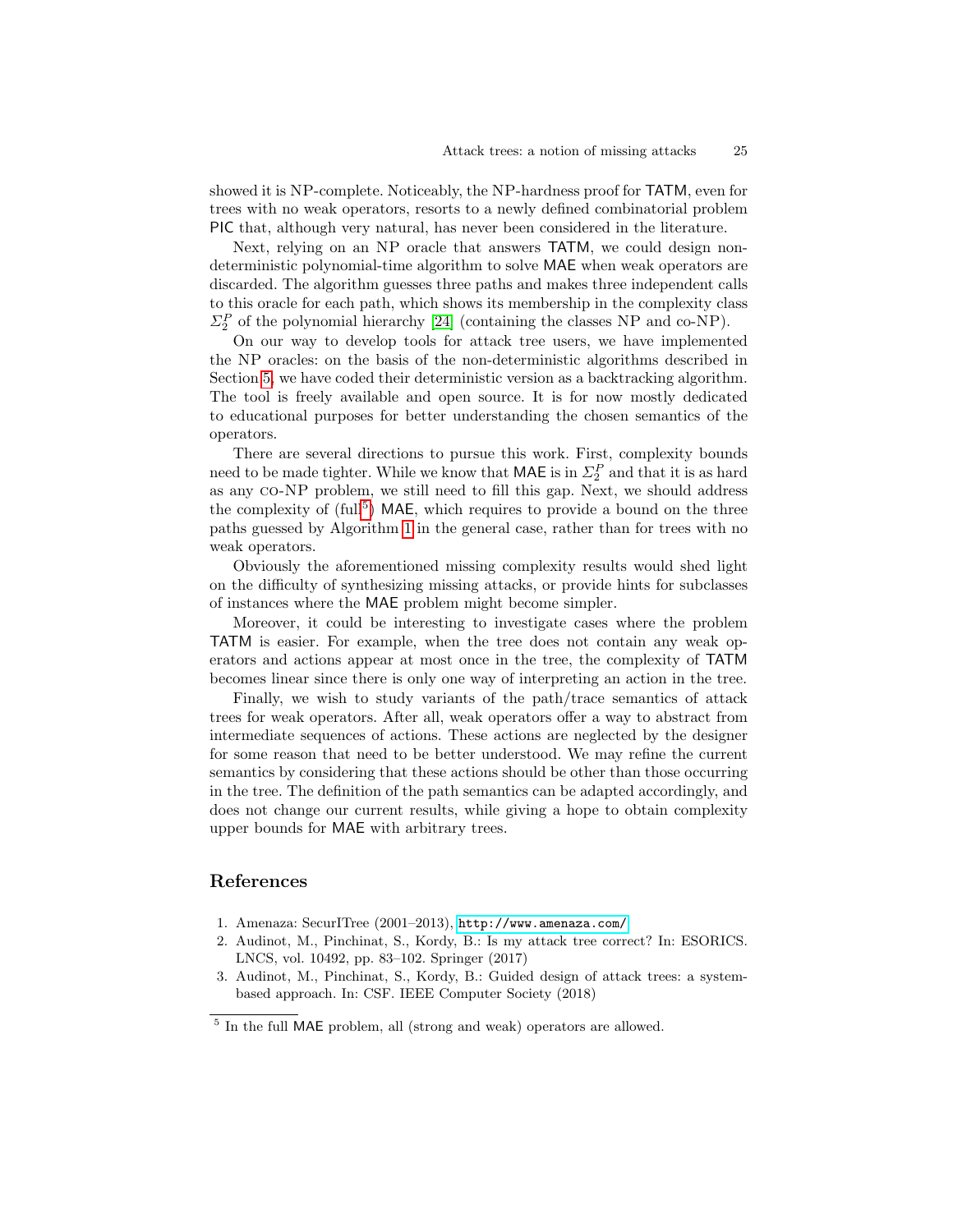- 26 F. Wacheux et al.
- <span id="page-25-13"></span>4. Audinot, M., Pinchinat, S., Schwarzentruber, F., Wacheux, F.: Deciding the Non-Emptiness of Attack trees. In: GraMSec 2018. LNCS, vol. 11086, pp. 13–30. Springer (2018)
- <span id="page-25-15"></span>5. Baier, C., Katoen, J.: Principles of model checking. MIT Press (2008)
- <span id="page-25-16"></span>6. Berman, P., Karpinski, M., Scott, A.D.: Approximation hardness of short symmetric instances of MAX-3SAT. Electronic Colloquium on Computational Complexity (ECCC) (049) (2003), [http://eccc.hpi-web.de/eccc-reports/2003/TR03-049/](http://eccc.hpi-web.de/eccc-reports/2003/TR03-049/index.html) [index.html](http://eccc.hpi-web.de/eccc-reports/2003/TR03-049/index.html)
- <span id="page-25-0"></span>7. EAC Advisory Board and Standards Board: Election Operations Assessment – Threat Trees and Matrices and Threat Instance Risk Analyzer (TIRA) (2009), [https://www.eac.gov/assets/1/28/Election\\_Operations\\_Assessment\\_](https://www.eac.gov/assets/1/28/Election_Operations_Assessment_Threat_Trees_and_Matrices_and_Threat_Instance_Risk_Analyzer_(TIRA).pdf) [Threat\\_Trees\\_and\\_Matrices\\_and\\_Threat\\_Instance\\_Risk\\_Analyzer\\_\(TIRA\)](https://www.eac.gov/assets/1/28/Election_Operations_Assessment_Threat_Trees_and_Matrices_and_Threat_Instance_Risk_Analyzer_(TIRA).pdf) [.pdf](https://www.eac.gov/assets/1/28/Election_Operations_Assessment_Threat_Trees_and_Matrices_and_Threat_Instance_Risk_Analyzer_(TIRA).pdf)
- <span id="page-25-3"></span>8. Gadyatskaya, O., Harpes, C., Mauw, S., Muller, C., Muller, S.: Bridging two worlds: Reconciling practical risk assessment methodologies with theory of attack trees. In: GraMSec 2016. LNCS, vol. 9987, pp. 80–93. Springer (2016)
- <span id="page-25-10"></span>9. Gadyatskaya, O., Jhawar, R., Mauw, S., Trujillo-Rasua, R., Willemse, T.A.C.: Refinement-Aware Generation of Attack Trees. In: STM. LNCS, vol. 10547, pp. 164–179. Springer (2017)
- <span id="page-25-5"></span>10. Hong, J.B., Kim, D.S., Chung, C., Huang, D.: A survey on the usability and practical applications of Graphical Security Models. Computer Science Review 26, 1–16 (2017)
- <span id="page-25-2"></span>11. Isograph: AttackTree+ (2004–2005), [http://www.isograph-software.com/](http://www.isograph-software.com/atpover.htm) [atpover.htm](http://www.isograph-software.com/atpover.htm)
- <span id="page-25-11"></span>12. Ivanova, M.G., Probst, C.W., Hansen, R.R., Kammüller, F.: Attack Tree Generation by Policy Invalidation. In: WISTP. LNCS, vol. 9311, pp. 249–259. Springer (2015)
- <span id="page-25-9"></span>13. Jhawar, R., Kordy, B., Mauw, S., Radomirovic, S., Trujillo-Rasua, R.: Attack Trees with Sequential Conjunction. In: SEC. IFIP AICT, vol. 455, pp. 339–353. Springer (2015)
- <span id="page-25-8"></span>14. Jürgenson, A., Willemson, J.: Computing exact outcomes of multi-parameter attack trees. In: OTM Conferences (2). LNCS, vol. 5332, pp. 1036–1051. Springer (2008)
- <span id="page-25-4"></span>15. Kordy, B., Piètre-Cambacédès, L., Schweitzer, P.: DAG-based attack and defense modeling: Don't miss the forest for the attack trees. Computer Science Review 13-14, 1–38 (2014)
- <span id="page-25-7"></span>16. Kordy, B., Widel, W.: On quantitative analysis of attack–defense trees with repeated labels. In: POST. LNCS, vol. 10804, pp. 325–346. Springer (2018)
- <span id="page-25-14"></span>17. Mantel, H., Probst, C.W.: On the Meaning and Purpose of Attack Trees. In: CSF. IEEE Computer Society (2019)
- <span id="page-25-6"></span>18. Mauw, S., Oostdijk, M.: Foundations of Attack Trees. In: ICISC. LNCS, vol. 3935, pp. 186–198. Springer (2005)
- <span id="page-25-1"></span>19. National Electric Sector Cybersecurity Organization Resource (NESCOR): Analysis of selected electric sector high risk failure scenarios, version 2.0 (2015), [http://smartgrid.epri.com/doc/NESCOR%20Detailed%20Failure%](http://smartgrid.epri.com/doc/NESCOR%20Detailed%20Failure%20Scenarios%20v2.pdf) [20Scenarios%20v2.pdf](http://smartgrid.epri.com/doc/NESCOR%20Detailed%20Failure%20Scenarios%20v2.pdf)
- <span id="page-25-12"></span>20. Pinchinat, S., Acher, M., Vojtisek, D.: Towards Synthesis of Attack Trees for Supporting Computer-Aided Risk Analysis. In: SEFM Workshops. LNCS, vol. 8938, pp. 363–375. Springer (2014)